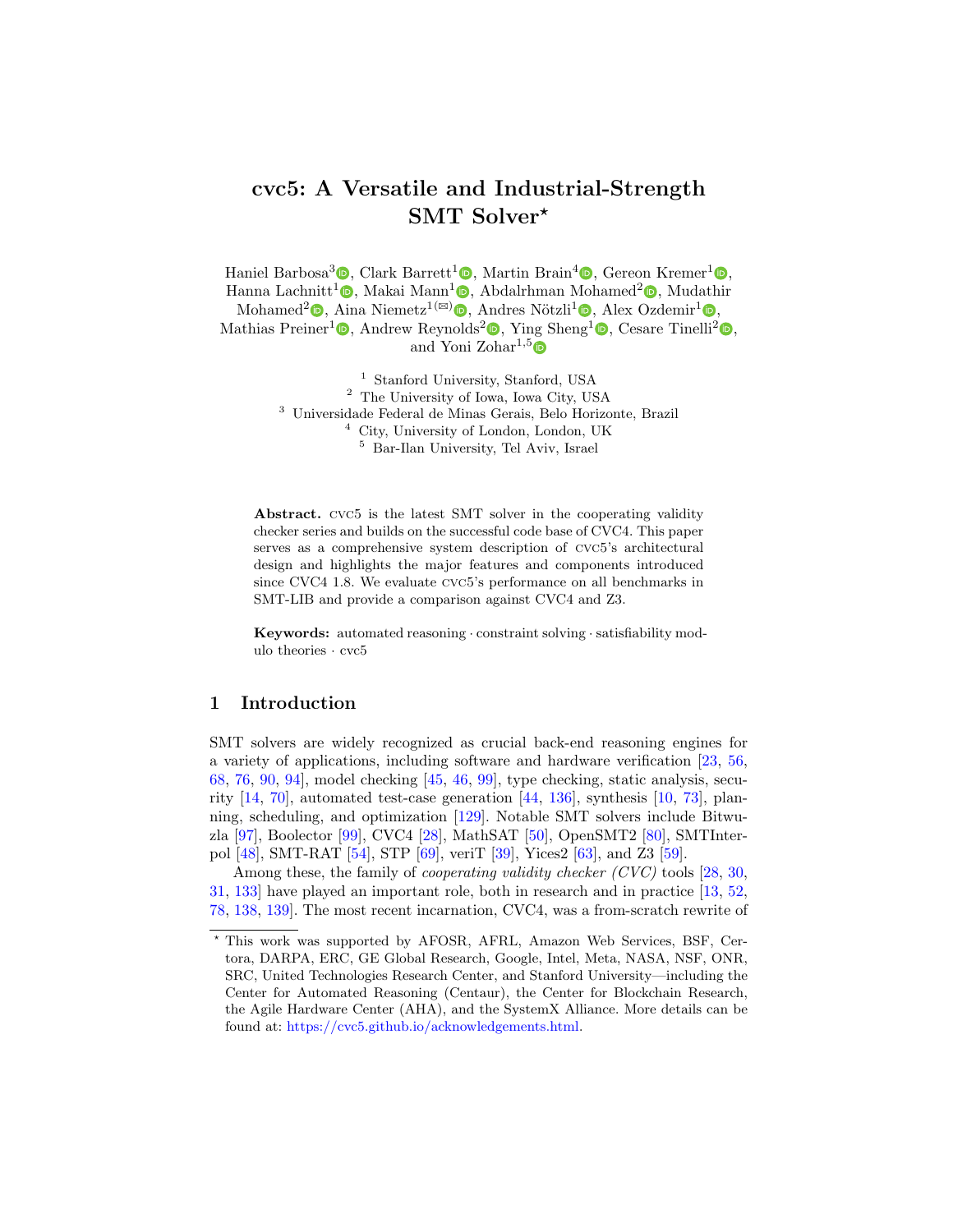CVC3, written with the aim of creating a flexible and performant architecture that could last far into the future. The fact that CVC4 has integrated over a decade's worth of SMT research and development while becoming increasingly robust and performance-competitive attests to the success of that endeavor.

In this paper, we introduce cvc5, the next solver in the series. cvc5 is not a rewrite of CVC4 and indeed builds on its successful code base and architecture. Compared to other SMT solvers, cvc5 supports a diverse set of theories (all standard SMT-LIB theories, and many non-standard theories) and features beyond regular SMT solving such as higher-order reasoning and syntax-guided synthesis (SyGuS) [\[9\]](#page-16-1). The name-change<sup>[6](#page-1-0)</sup> rather acknowledges both a (mostly) new team of developers as well as the significant evolution the tool has undergone since CVC4 was described in a tool paper published in 2011 [\[28\]](#page-18-1). Moreover, cvc5 comes with updated documentation, new and improved APIs, and more user-friendly installation. Most importantly, it introduces several significant new features. Like its predecessors, cvc5 is available under the 3-clause BSD open source license and runs on all major platforms (Linux, macOS, and Windows).

We make the following contributions:

- An in-depth description of the architectural design of cvc5 and how its pieces and modules work together.
- A comprehensive summary of all features that have been added to the solver since CVC4 was introduced in [\[28\]](#page-18-1).
- A description of major features introduced since CVC4 1.8, the final version of CVC4, including:
	- a new C++ API, and new Python and Java APIs that build on top of it;
	- a new theory solver for the theory of fixed-size bit-vectors:
	- a new and extensive proof-production module;
	- a new procedure for non-linear arithmetic; and
	- a syntax-guided quantifier-instantiation procedure [\[101\]](#page-26-1).
- Evidence, based on experimental evaluation and industrial use cases, that cvc5 is in fact both versatile and industrial-strength.

## <span id="page-1-1"></span>2 Architecture and Core Components

cvc5 supports reasoning about quantifier-free and quantified formulas in a wide range of background theories and their combinations, including all theories standardized in SMT-LIB [\[29\]](#page-18-4). It further natively supports several non-standard theories and theory extensions. These include, among others, separation logic, the theory of sequences, the theory of finite sets and relations, and the extension of the theory of reals with transcendental functions.

In this section, we start with a brief overview of the core components of cvc5, and then discuss them in more detail in the following subsections. A high-level overview of the system architecture is given in Figure [1.](#page-2-0)

<span id="page-1-0"></span> $6\,$  Whereas the convention for previous solvers in the CVC family was to use capital letters, here we introduce a new convention of using lower-case letters (or alternatively small capitals, as in this paper, which we find to be more visually appealing).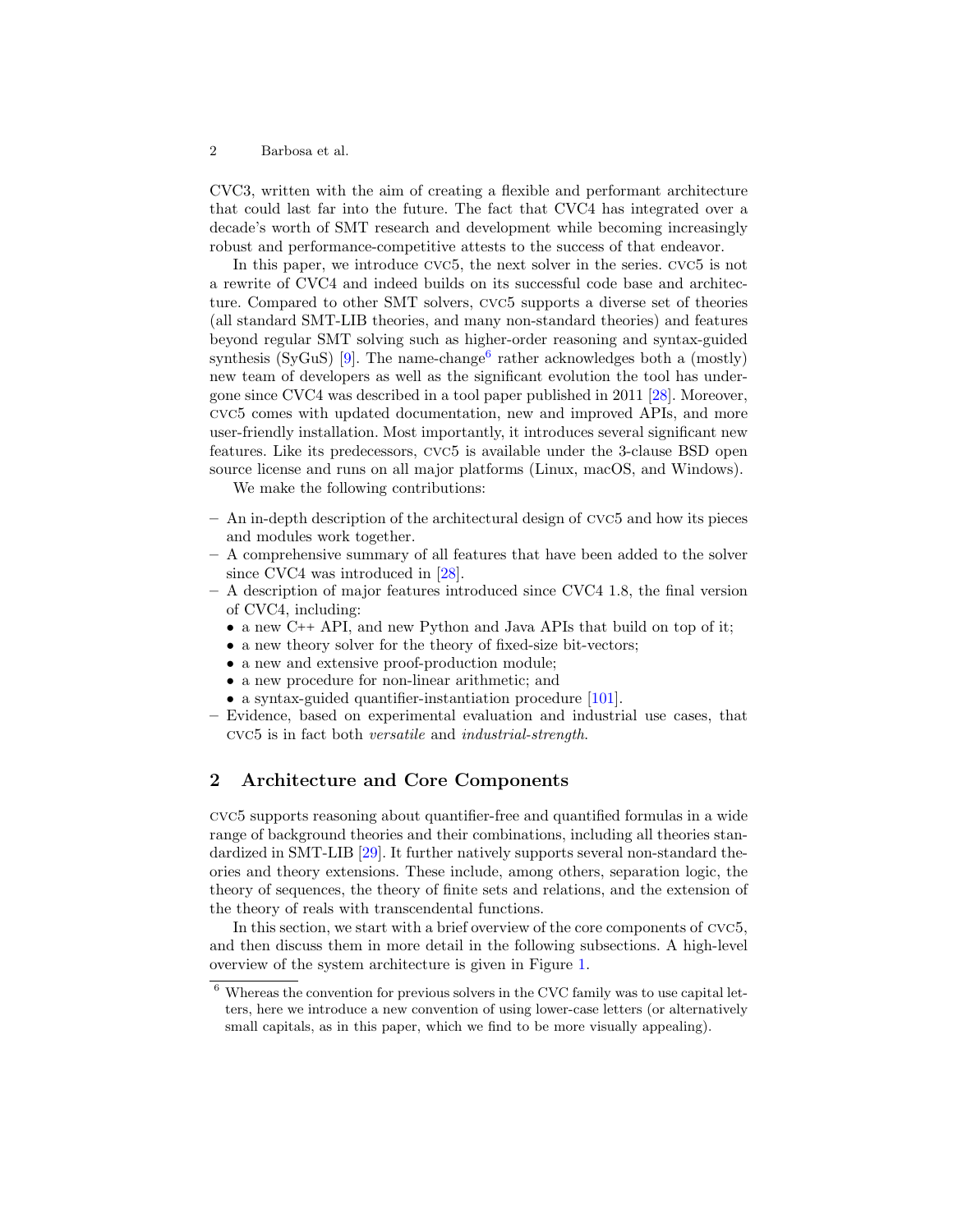<span id="page-2-0"></span>

Fig. 1: High-level overview of cvc5's system architecture.

The central engine of cvc5 is the SMT Solver module, which is based on the CDCL( $\mathcal{T}$ ) framework [\[103\]](#page-26-2) and relies on a customized version of the MiniSat propositional solver [\[65\]](#page-22-2) at its core. The SMT Solver consists of several components: the Rewriter and the Preprocessor modules, which apply simplifications locally (at the term level) and globally (on the whole input formula), respectively; the Propositional Engine, which serves as a manager for the  $CDCL(\mathcal{T})$ SAT solver; and the Theory Engine, which manages theory combination and all theory-specific and quantified reasoning procedures.

Besides standard satisfiability checking, cvc5 provides additional functionality such as abduction, interpolation, syntax-guided synthesis (SyGuS) [\[9\]](#page-16-1), and quantifier elimination. Each of these features is implemented as an additional solver built on top of the SMT Solver. The SyGuS Solver is the main entry point for synthesis queries, which encode SyGuS problems as (higher-order) satisfiability problems with both semantic and syntactic constraints [\[116\]](#page-27-0). The Quantifier Elimination Solver performs quantifier elimination based on tracking the quantifier instantiations of the SMT Solver [\[119\]](#page-28-0). The Abduction Solver and the Interpolation Solver are both SyGuS-based [\[126\]](#page-29-1) and thus are built as layers on top of the SyGuS Solver.

 $\rm{cyc5}$  provides a  $\rm{C++}$  API as the main interface, not just for external client software, but also for its own parser and for additional language bindings in Java and Python. cvc5 also provides a textual command-line interface (CLI), built on top of the parser, which supports SMT-LIBv2 [\[27\]](#page-18-5), SyGuS2 [\[106\]](#page-26-3) and TPTP [\[135\]](#page-30-4) as input languages. The Proof Module can output formal unsatisfiability proofs in three proof formats: Alethe [\[130\]](#page-29-2), Lean 4 [\[57\]](#page-22-3), and LFSC [\[134\]](#page-30-5).

#### 2.1 The SMT Solver Module

The SMT Solver module is the centerpiece of cvc5 and is responsible for handling all SMT queries. Its functionality includes, in addition to satisfiability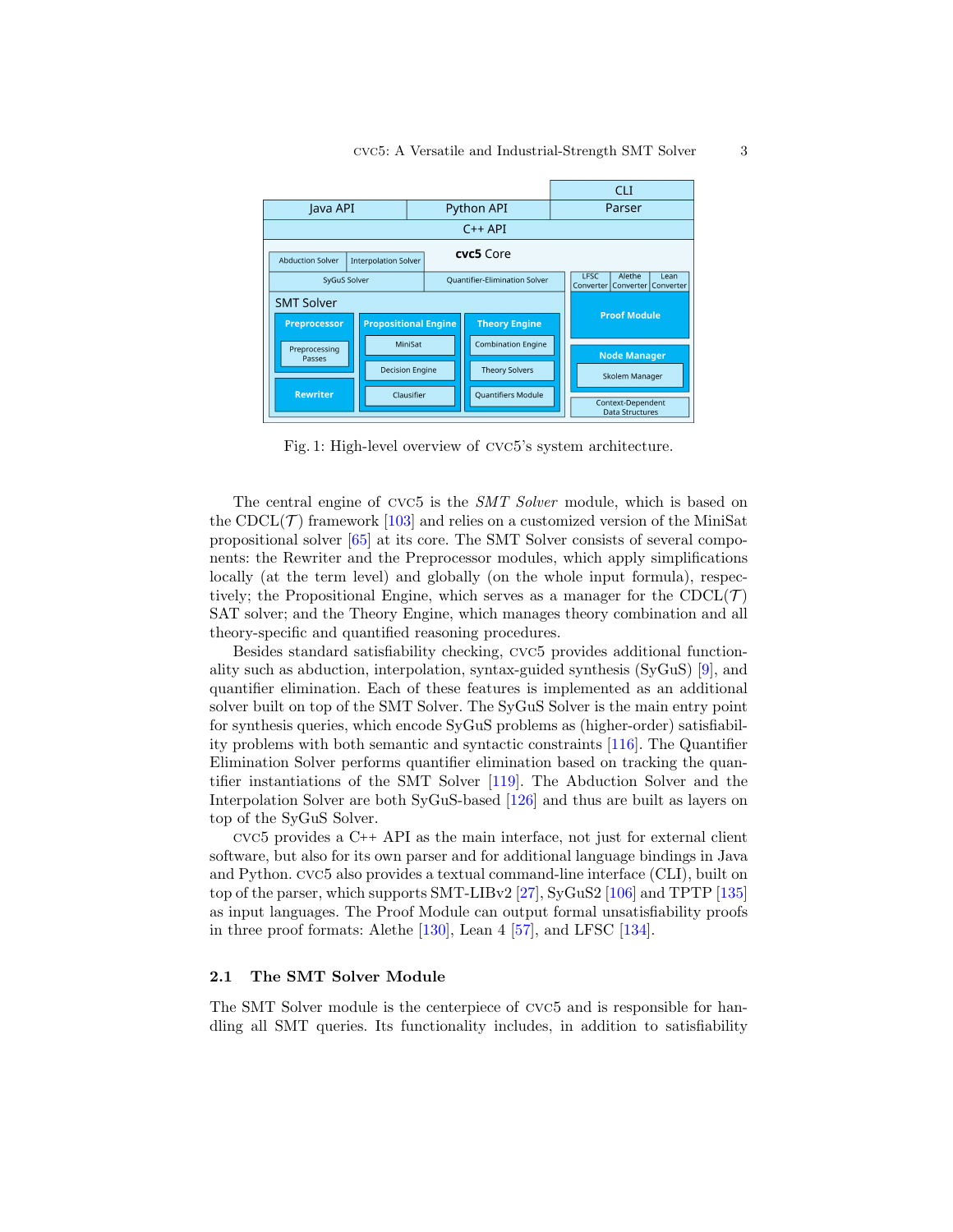checking, constructing models for satisfiable input formulas and extracting assumptions, cores, and proof objects for unsatisfiable formulas. The main components of the SMT Solver module are described below.

Preprocessor. Before any satisfiability check, cvc5 applies to each formula from an input problem a sequence of satisfiability-preserving transformations. We distinguish between (i) required normalization passes, e.g., removal of ite terms; (ii) optional simplification passes aimed at making the formula easier to solve, e.g., finding entailed theory literals; and (iii) optional reduction passes that transform the formula from one logic to another, e.g., from non-linear integer arithmetic to a bit-vector problem with configurable bit-width. Currently, cvc5 implements 34 passes, executed in a fixed order. Optional passes can be enabled and disabled via configuration options. Preprocessing passes are self-contained, and adding or modifying passes does not require knowledge of the internals of the SMT solver engine.

**Propositional Engine.** The Propositional Engine serves as the core  $CDCL(\mathcal{T})$ engine [\[103\]](#page-26-2), which takes the Boolean abstraction of the input formula (together with any lemmas produced during solving) and produces a satisfying assignment for that abstraction. Its main components are the Clausifier and the propositional satisfiability (SAT) solver. The Clausifier converts the Boolean abstraction into Conjunctive Normal Form (CNF), which then serves as input for the SAT solver. In cvc5, as in CVC4, we use a customized version of MiniSat [\[65\]](#page-22-2) as the core SAT solver. Extensions we have added to MiniSat include: the production of resolution proofs; native support for pushing and popping assertions; and a Decision Engine [\[15\]](#page-17-2), which can be used to create customized decision heuristics for MiniSat.

During its search, the Propositional Engine asserts a theory literal  $(\neg)p$  to the Theory Engine as soon as the SAT solver assigns a truth value to the propositional variable abstracting the atom  $p$ . We refer to the set of all such literals as the currently asserted literals. When checking the consistency of the set L of currently asserted literals in the overall background theory  $\mathcal{T}$ , we distinguish between two levels of effort: standard and full, depending on whether the SAT solver has a partial or full model, respectively, for the Boolean abstraction. At standard effort, a theory solver may optionally perform some lightweight consistency checking. At full effort, the theory solver must either produce a lemma (following the splitting-on-demand approach  $[25]$ ) or determine whether L is satisfiable or not and, in the latter case, produce a conflict clause, a clause that is valid in the theory  $\mathcal T$  but is inconsistent with  $L$ .

Rewriter. The Rewriter module is responsible for converting terms via a set of rewrite rules into semantically equivalent normal forms. In contrast to preprocessing, rewriting is done during solving. In fact, all major components of cvc5 invoke the Rewriter to ensure that the terms they work with are normalized, thereby simplifying their implementation. Rewrite rules are applied locally, i.e., independent of the currently asserted literals, and are divided into required and optional rules, of which the latter can be enabled or disabled by the user. The Rewriter maintains a cache to avoid processing any term more than once.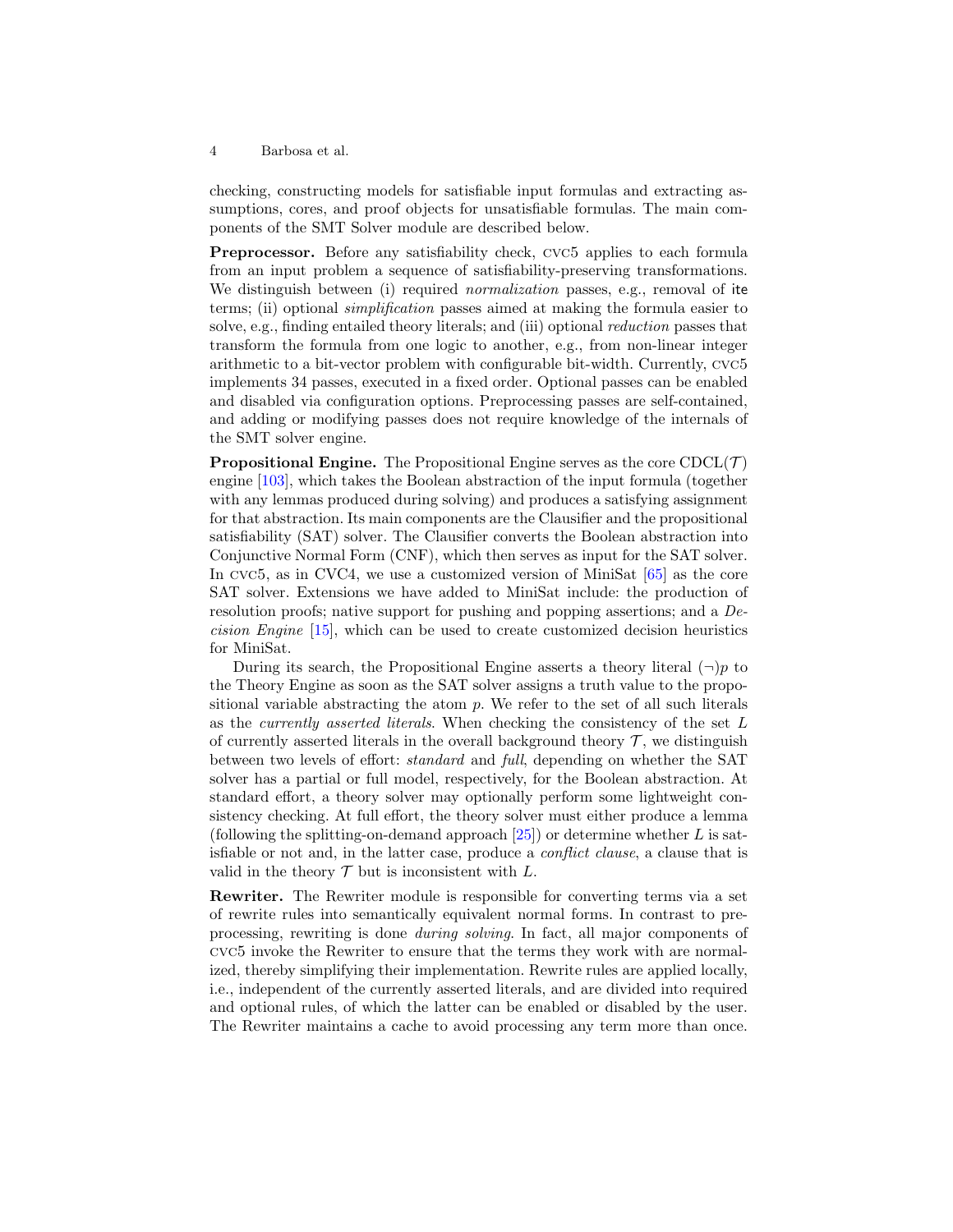Examples of rewrites include simplifications such as  $x + 0 \rightarrow x$ , normalizations that sort the operands of associative and commutative operators, and operator eliminations such as  $x \leq y \leadsto y + 1 > x$  (when x and y have integer sort). In certain contexts, e.g., enumerative SyGuS approaches, aggressive rewriting rules, which would be detrimental to SMT solving, can be beneficial. Such rules are implemented in an Extended Rewriter, which is enabled when needed.

To help automate improvements to the Rewriter, we developed a workflow that detects and enumerates new rewrite rule candidates using the SyGuS solver [\[105\]](#page-26-4). It works by detecting and suggesting critical pairs, i.e., pairs of equivalent terms that are not rewritten to the same term by the current rules.

Theory Engine. The Theory Engine is the main entry point for checking the theory consistency of the theory literals asserted by the Propositional Engine. It dispatches each of these literals to the appropriate theory solvers and is further responsible for dispatching any propagated literals or lemmas generated by the theory solvers back to the Propositional Engine.

When multiple theory solvers are enabled, the Combination Engine submodule is responsible for coordinating between them. Like CVC4, cvc5 uses the polite theory combination mechanism [\[82,](#page-24-2) [110,](#page-27-1) [132\]](#page-29-3). This includes propagating or performing case splits on equalities and disequalities between shared terms (terms appearing in the literals of more than one theory solver). As in CVC4, the algorithm for computing these splits is based on care graphs [\[83\]](#page-24-3).

The Combination Engine controls the Model Manager, which is responsible for combining models from multiple theories and constructs a model for the input formula. The Model Manager also maintains an equivalence relation E over all the terms in the input formula, induced by all of the currently asserted literals that are equalities. When invoked, the Model Manager has the responsibility of assigning concrete values to each equivalence class of  $E$  with the assistance of the individual theory solvers, which provide values for terms in their theory. Typically, the Model Manager is invoked only when the theory solvers have reached a saturation point that allows the Theory Engine to conclude that the input problem is satisfiable (and thus, a model can be constructed successfully).

As in CVC4, each sub-formula of the input that starts with a quantifier is abstracted by a propositional variable. When any such variable or its negation is asserted, the Theory Engine dispatches the corresponding quantified formula to the Quantifiers Module, which generates suitable quantifier instantiations. Since certain techniques for handling quantified formulas, e.g., E-matching [\[58\]](#page-22-4), require knowledge of the state and terms known by the other theory solvers, this module has access to *all* equality information from all theory solvers.

Theory Solvers. cvc5 supports a wide range of theories, including all theories standardized in SMT-LIB. Each theory solver relies on an Equality Engine Module, which implements congruence closure over a configurable set of operators, typically those that belong to the solver's theory. The Equality Engine is responsible for quickly detecting conflicts due to equality reasoning. In addition, all theories communicate reasoning steps to the rest of the system via the Theory Inference Manager. Every theory solver emits lemmas, conflict clauses,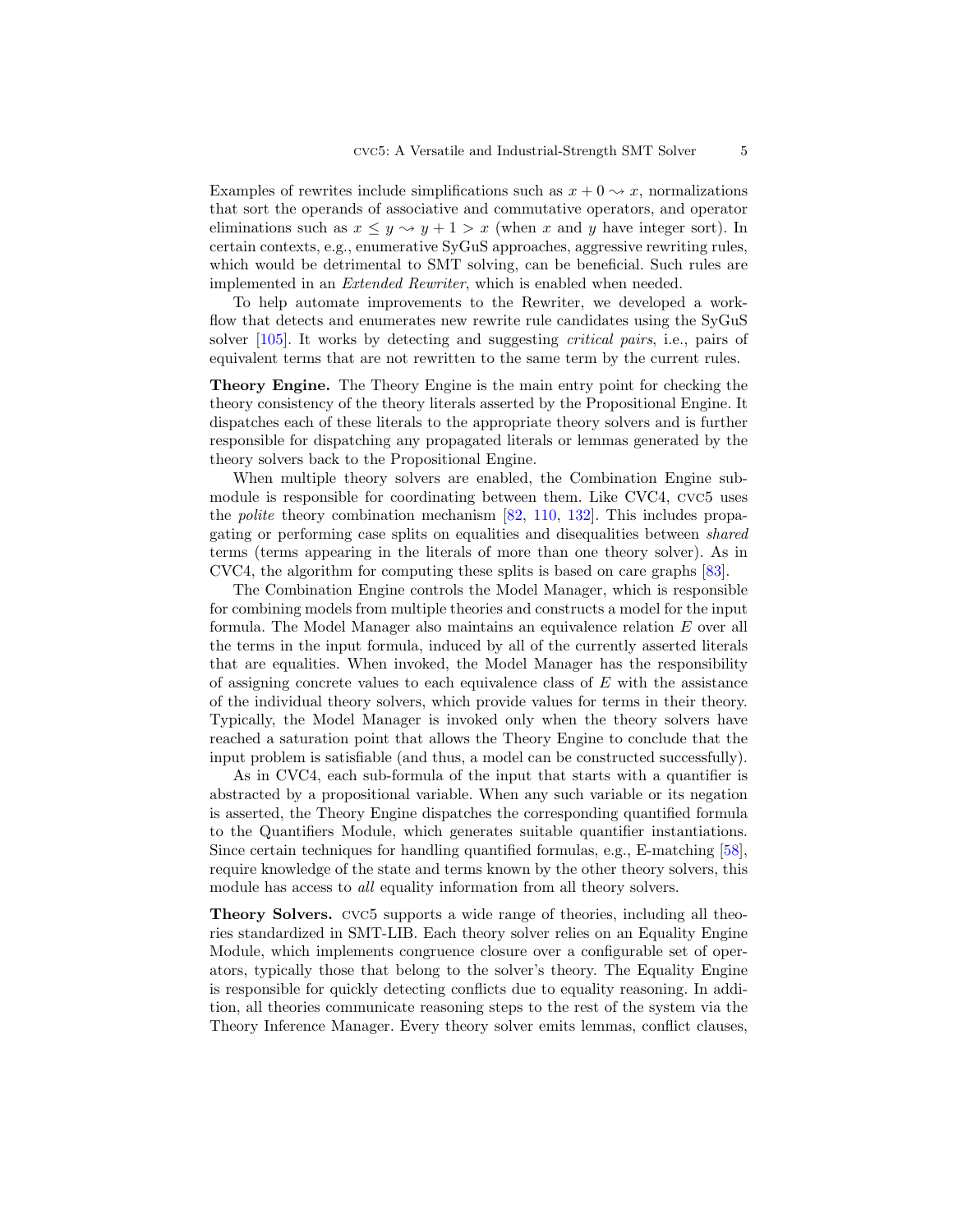and propagated literals through this interface. The Theory Inference Manager implements or simplifies common usage pattern like caching and rewriting lemmas, proof construction, and collection of statistics. Every lemma or conflict sent from a theory is associated with a unique identifier for its kind, the inference identifier, which is a crucial debugging aid. Below, we briefly survey the theory solvers in cvc5, along with their main implementation techniques.

Linear Arithmetic. The linear arithmetic solver [\[86\]](#page-24-4) extends the simplex procedure adapted for SMT by Dutertre and de Moura [\[64\]](#page-22-5). It implements a sumof-infeasibilities-based heuristic [\[87\]](#page-24-5), an integration with the external GLPK LP solver [\[88\]](#page-24-6), and certain heuristics proposed by Griggio [\[71\]](#page-23-5). Integer problems are handled by solving their real relaxation before using branching [\[72\]](#page-23-6) and cutting planes [\[62\]](#page-22-6) to find integer solutions. The branch-and-bound method optionally generates lemmas consisting of ternary clauses inspired by unit-cube tests [\[43\]](#page-20-3).

Non-linear Arithmetic. For non-linear arithmetic problems, cvc5 resorts to linear abstraction and refinement. It uses a combination of independent subsolvers integrated with the linear arithmetic solver and invoked only when the linear abstraction is satisfiable. One sub-solver implements cylindrical algebraic coverings [\[8\]](#page-16-2), while the other sub-solvers are based on incremental linearization [\[51\]](#page-21-5). A variety of lemma schemas are used to assert properties of non-linear functions (e.g., multiplication and trigonometric functions) in a counterexampleguided fashion [\[120\]](#page-28-1). Non-linear integer problems are solved by incremental linearization and incomplete techniques based on reductions to bit-vectors.

Arrays. As in CVC4, the array solver is based on a decision procedure by de Moura and Bjørner [\[60\]](#page-22-7) but following the more detailed description by Jo-vanović and Barrett [\[83\]](#page-24-3). An alternative experimental implementation based on an approach by Christ and Hoenicke [\[47\]](#page-20-4) is also available.

Bit-Vectors. For the theory of fixed-size bit-vectors, cvc5's main approach is bit-blasting, which refers to the process of translating bit-vector problems into equisatisfiable SAT problems, and is applied after preprocessing. In cvc5, we distinguish two modes for bit-blasting: *lazy* and *eager*. Lazy bit-blasting seamlessly integrates with the  $CDCL(\mathcal{T})$  infrastructure of CVC5 and fully supports the combination of bit-vectors with any theory supported by cvc5. It further leverages the full power of cvc5's Equality Engine for reasoning about equalities over bit-vector terms and also uses the solve-under-assumptions feature [\[65\]](#page-22-2) supported by many state-of-the-art SAT solvers. For problems that can be fully reduced to bit-vectors, cvc5 can also be used in eager mode. This mode does not rely on solving under assumptions, but instead directly asserts all of the bit-blasted constraints to the SAT solver, which usually enables more simplifications. Additionally, cvc5 supports the Ackermannization and eager bit-blasting of constraints involving uninterpreted functions and sorts [\[74\]](#page-23-7).

Datatypes. For quantifier-free constraints over datatypes, we use a rule-based procedure that follows calculi already implemented in CVC4 [\[26,](#page-18-7) [111\]](#page-27-2) and that optimizes the sharing of selectors over multiple constructors [\[123\]](#page-28-2).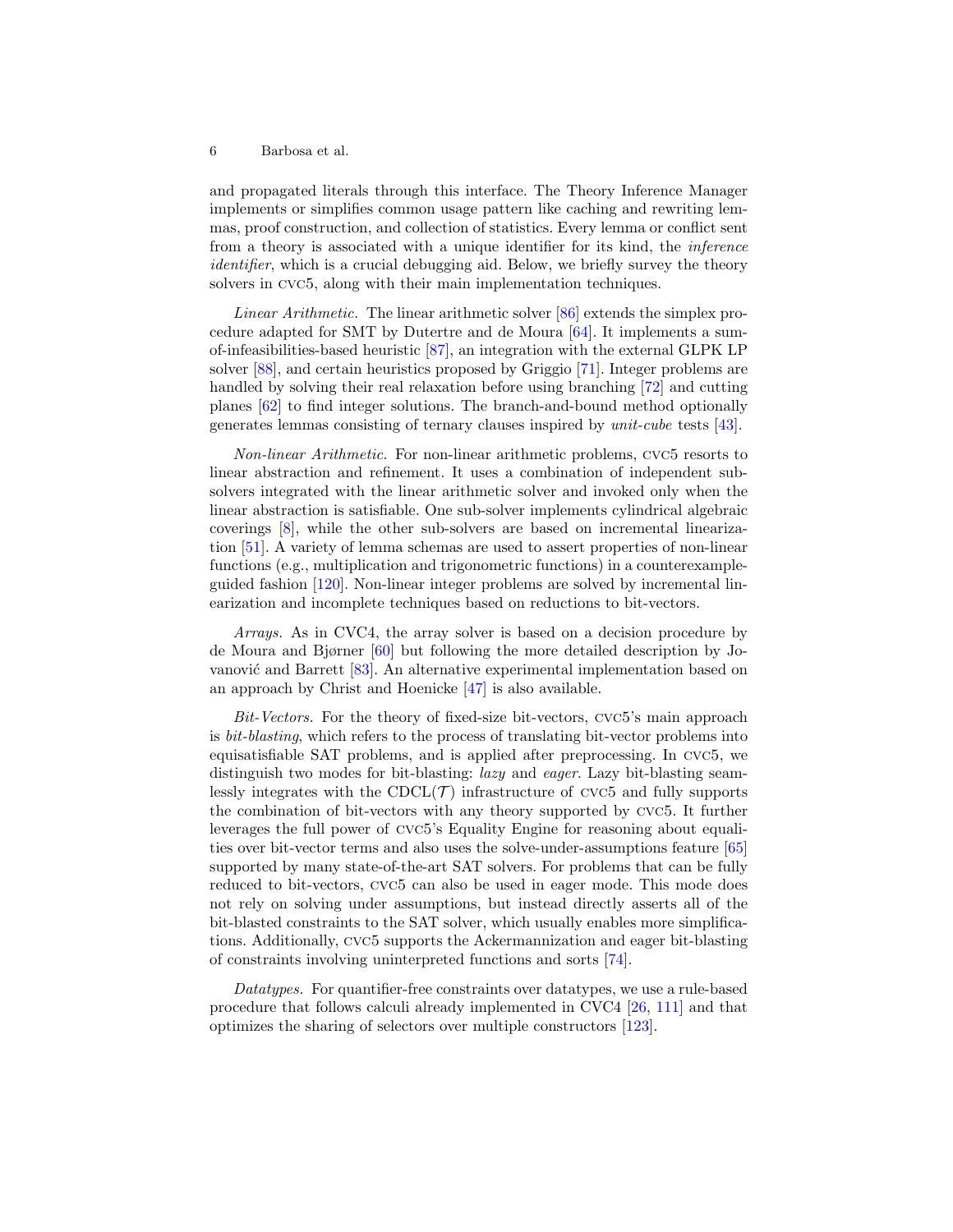Floating-Point Arithmetic. Formulas in the theory of floating-point arithmetic are translated to equisatisfiable formulas in the theory of bit-vectors, in a process referred to as word-blasting. For this, cvc5 integrates the SymFPU [\[41\]](#page-20-5) library, which was first used in CVC4 and has also been integrated in the Bitwuzla SMT solver [\[97\]](#page-25-2). This approach admits several optimizations compared to earlier solvers, which translate directly to the *bit-level*, e.g., CNF or AIGs. Another difference from older approaches [\[42\]](#page-20-6) is that translation is done at the formula level instead of the term level. Conversions between real and floating-point terms are treated as uninterpreted functions and refined if the models of the real arithmetic and the floating-point solver do not agree. The refinement lemmas use the monotonicity of the conversion functions to constrain the floating-point and real arithmetic terms to matching intervals that exclude the current model.

Sets and Relations. cvc5 implements a solver for the parametric theory of finite sets, i.e., sets whose elements are of any sort supported by cvc5. The core decision procedure for sets is extended with support for cardinality constraints [\[17\]](#page-17-3). The set theory solver is extended with a sub-module that specializes in relational constraints [\[95\]](#page-25-3), where relations are modeled as sets of tuples.

Separation Logic. In separation logic, the semantics of constraints assume a location and data type for specifying the model of the heap. cvc5 supports an extension of the SMT-LIB language for separation logic [\[81\]](#page-24-7), in which the location and data types of the heap can be any sort supported by cvc5. The classical separation logic connectives are treated as theory predicates which are lazily reduced to constraints over sets and uninterpreted functions [\[118\]](#page-28-3).

Strings and Sequences. For strings and sequences, cvc5 implements a solver consisting of multiple layered components. At its core, the solver reasons about length constraints and word equations [\[92\]](#page-25-4), supplemented with reasoning about code points to handle conversions between strings and integers efficiently [\[127\]](#page-29-4). Extended functions such as string replacement are lazily reduced to word equations after context-dependent simplifications [\[121\]](#page-28-4). When necessary, the regular expressions in input problems are unfolded and derivatives are computed [\[93\]](#page-25-5). The string theory solver further incorporates aggressive simplification rules that rely on abstractions to derive facts about string terms [\[125\]](#page-29-5). Finally, conflicts are detected eagerly on partial assignments from the SAT solver by computing the congruence closure and constant prefixes and suffixes of string terms.

Uninterpreted Functions. The theory of uninterpreted functions is handled in largely the same way as in CVC4. It follows Simplify's approach  $[61]$  extended with support for fixed finite cardinality constraints [\[113\]](#page-27-3). This extension is used in combination with finite-model-finding techniques for finding finite models based on minimal interpretations of uninterpreted sorts.

Quantifiers. Quantified formulas are all handled by the Quantifiers Module, which resembles a theory solver. The module contains many sub-solvers, all based on some form of quantifier instantiation, and each specializing in solving specific classes of quantified formulas. The Quantifiers Module relies on heuristic E-matching when uninterpreted functions are present [\[58\]](#page-22-4). This technique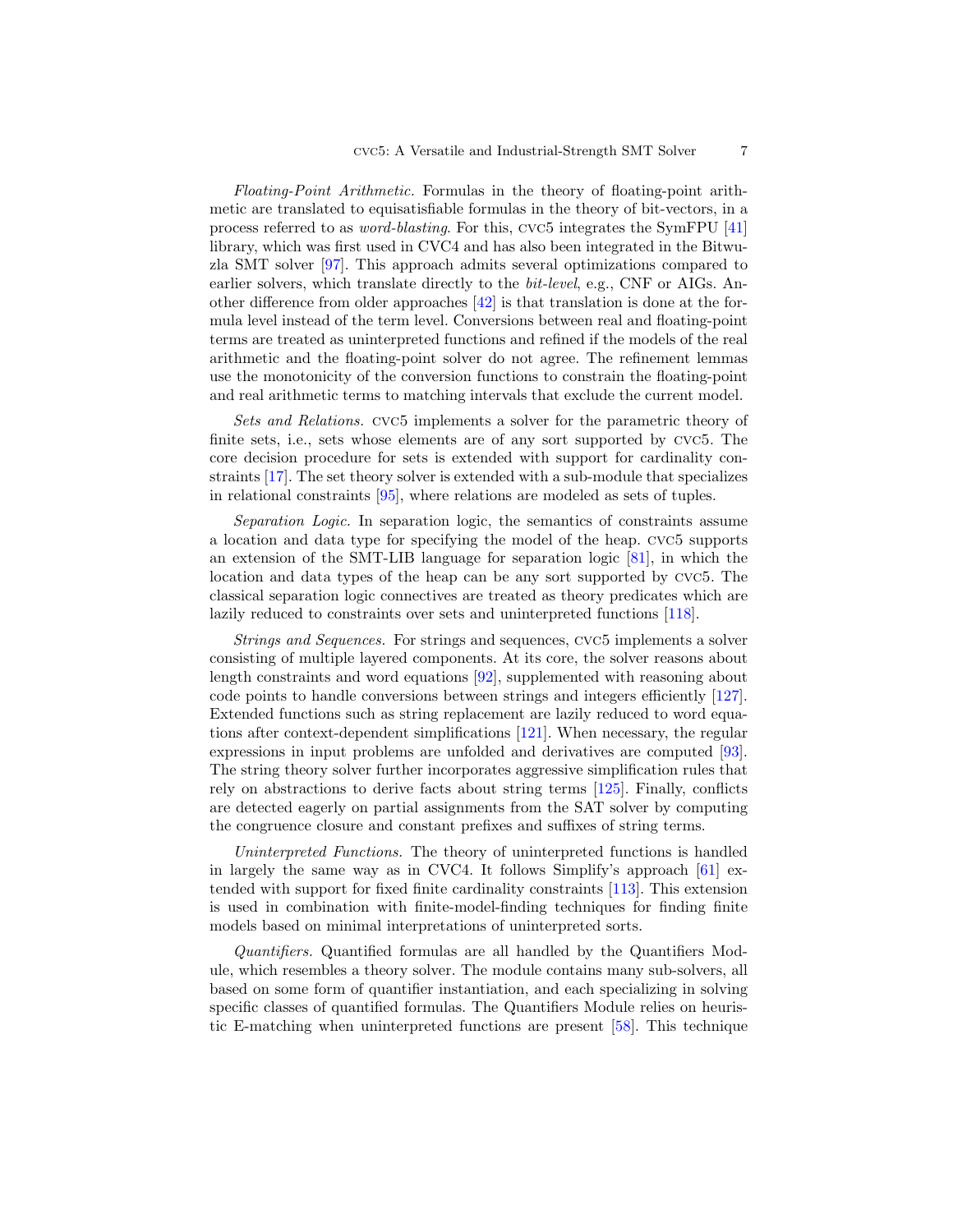is supplemented by conflict-based instantiation for detecting when an instantiation is in conflict with the currently asserted literals [\[18,](#page-17-4) [115\]](#page-27-4). The Quantifiers Module additionally incorporates finite-model-finding techniques, which are useful for detecting satisfiable input problems [\[114\]](#page-27-5). It also relies on enumerative approaches when other techniques are incomplete [\[122\]](#page-28-5). For quantifiers over linear arithmetic, it uses a specialized counterexample-guided based approach for quantifier instantiation [\[119\]](#page-28-0). An extension of this technique is used for quantified bit-vector logics [\[102\]](#page-26-5). For other quantified logics in pure background theories, e.g., over floating-point or non-linear arithmetic, cvc5 relies on syntax-guided quantifier instantiation [\[101\]](#page-26-1). The Quantifiers Module also contains sub-solvers implementing more advanced solving paradigms, including: a module for doing Skolemization with inductive strengthening and enumeration of sub-goals for inductive theorem proving problems [\[112\]](#page-27-6), a finite-model-finding technique for recursive functions [\[117\]](#page-28-6), and a solver for syntax-guided synthesis [\[116\]](#page-27-0).

#### 2.2 Proof Module

The Proof Module of cvc5 was built from scratch and replaces the proof system of CVC4 [\[75,](#page-23-8) [85\]](#page-24-8), which was incomplete and suffered from a number of architectural shortcomings. The design of cvc5's proof module was guided by the following principles. First, the overhead incurred by proof production should be at most linear in the solving time. Second, the emitted proofs should be detailed enough to enable efficient (i.e., polynomial) checking, ensuring that proof checking is inherently simpler than solving. Third, disabling a system component when in proof production mode because it lacks adequate proof generation capabilities should be done rarely and only if the component is not crucial for performance. Finally, given the different needs of users and the trade-offs offered by different proof systems, proof production should be flexible enough to allow the emission of proofs in different formats.

Following these design principles, the Proof Module in cvc5 produces detailed proofs for nearly all of its theories, rewrite rules, preprocessing passes, internal SAT solvers, and theory combination engines. It further supports eager and lazy proof production with built-in proof reconstruction. This enables proof production for some notoriously challenging functionalities, such as substitution and rewriting (common, for example, in simplification under global assumptions and in string solving [\[121\]](#page-28-4)). Furthermore, although it maintains internally a single proof representation, cvc5 is able to emit proofs in multiple formats, including those supported by the LFSC [\[134\]](#page-30-5) proof checker and the Lean 4 [\[57\]](#page-22-3), Isabelle/HOL [\[104\]](#page-26-6) and Coq [\[34\]](#page-19-1) proof assistants.

#### 2.3 Node Manager

Formulas and terms are represented uniformly in cvc5 as nodes in a directed acyclic graph, reference-counted and managed by the Node Manager. The Node Manager further maintains a Skolem Manager, which is responsible for tracking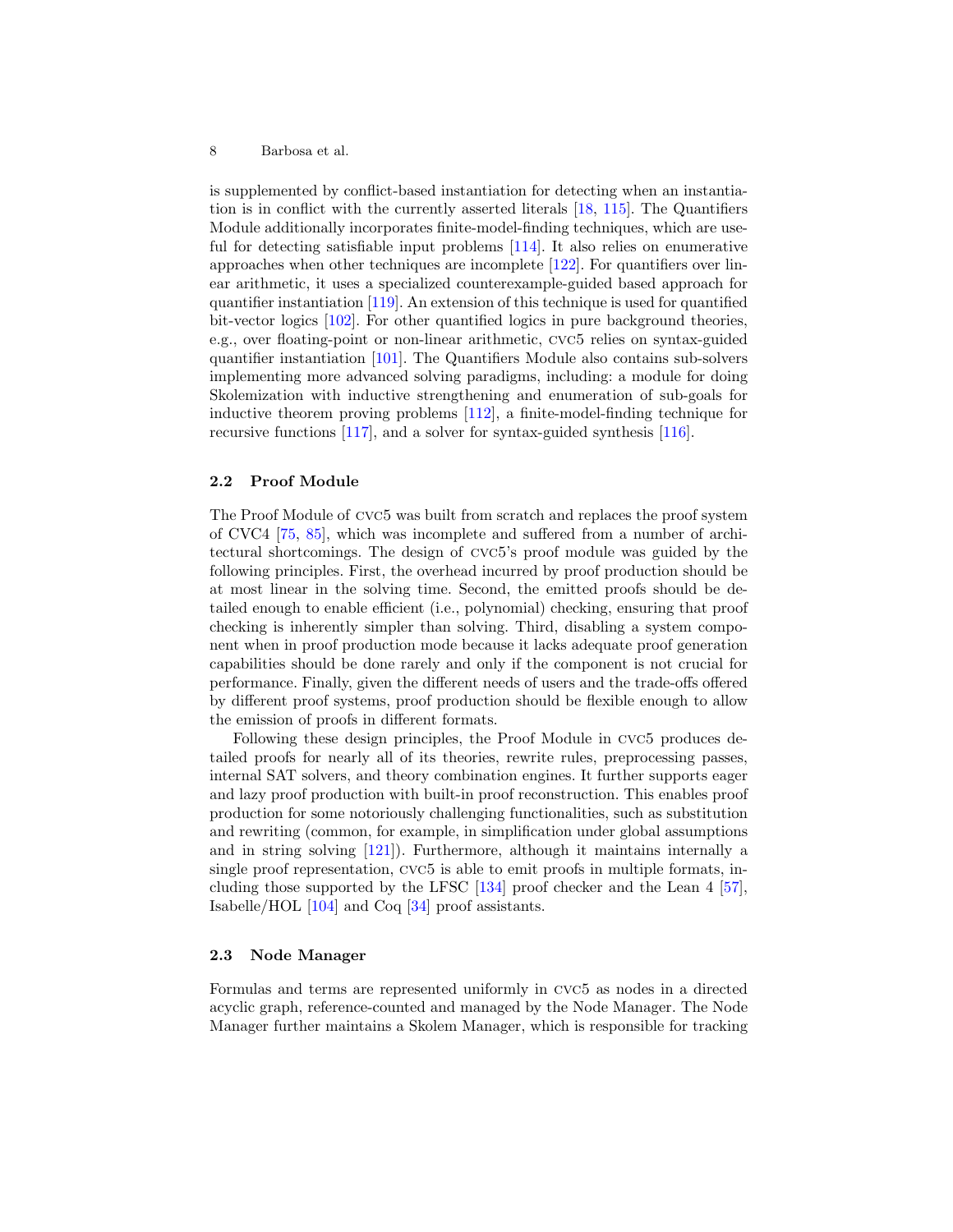Skolem symbols introduced during solving. All cvc5 instances in the same thread share the same Node Manager instance.

Nodes are immutable and are aggressively shared using hash consing: whenever a new node is about to be created, the Node Manager checks whether a node with the same structure already exists, and if it does, it returns a reference to the existing node instead. Besides saving memory, this ensures that syntactic equality checks can be performed in constant time (by comparing the unique ids assigned to each node). Reference counting allows the Node Manager to determine when to dispose of nodes. Weak references are used whenever possible to limit the overhead of reference counting.

Nodes store 96 bits of metadata (id, reference count, kind, and number of children) and a variable number of pointers to child nodes. The kind of a node can be an operator kind, e.g., addition, or a leaf kind, e.g., a variable. Optional additional static information associated with nodes can be stored separately in hash maps referred to as *node attributes*. Since node attributes are managed by the Node Manager, which may be shared by multiple solver instances, attributes must only be used to capture inherent node properties (i.e., properties that are independent of run-time options).

Many theory solvers, including those for quantifiers, strings, arrays, nonlinear arithmetic, and sets, introduce terms with Skolem (i.e., fresh) constants during solving. Such constants are centrally generated by the Skolem Manager, which also associates with each of them a term of the same sort, the constant's witness form. If the computed witness form for a constant matches that of a previously used constant, the previous constant can be reused. This not only provides a deterministic way of generating fresh constants during solving but also allows the system to minimize the number of introduced constants. This reuse is crucial for performance in some theory solvers [\[128\]](#page-29-6).

#### 2.4 Context-Dependent Data Structures

Certain applications of SMT solvers require multiple satisfiability checks with similar assertions. To support such applications, the SMT-LIB standard includes commands to save (with a push command) the current set of user-level assertions and restore (with a pop command) a previous set. This allows the solver to reuse parts of the work from earlier satisfiability checks and amortizes startup cost. Most of the state of cvc5 depends directly or indirectly on the current set of assertions. So whenever the user pushes or pops, cvc5 has to save or restore the corresponding state. Similarly, whenever the SAT solver makes a decision or backtracks to a previous decision point, each theory solver has to save or restore the corresponding information.

To support these operations, cvc5 defines a notion of context level, which increases with each push and decreases with each pop operation, and implements context-dependent data structures. These data structures behave similarly to corresponding mutable data structures provided in the C++ standard library, except that they are associated with a context level and automatically save and restore their state as the context increases or decreases. For efficiency reasons,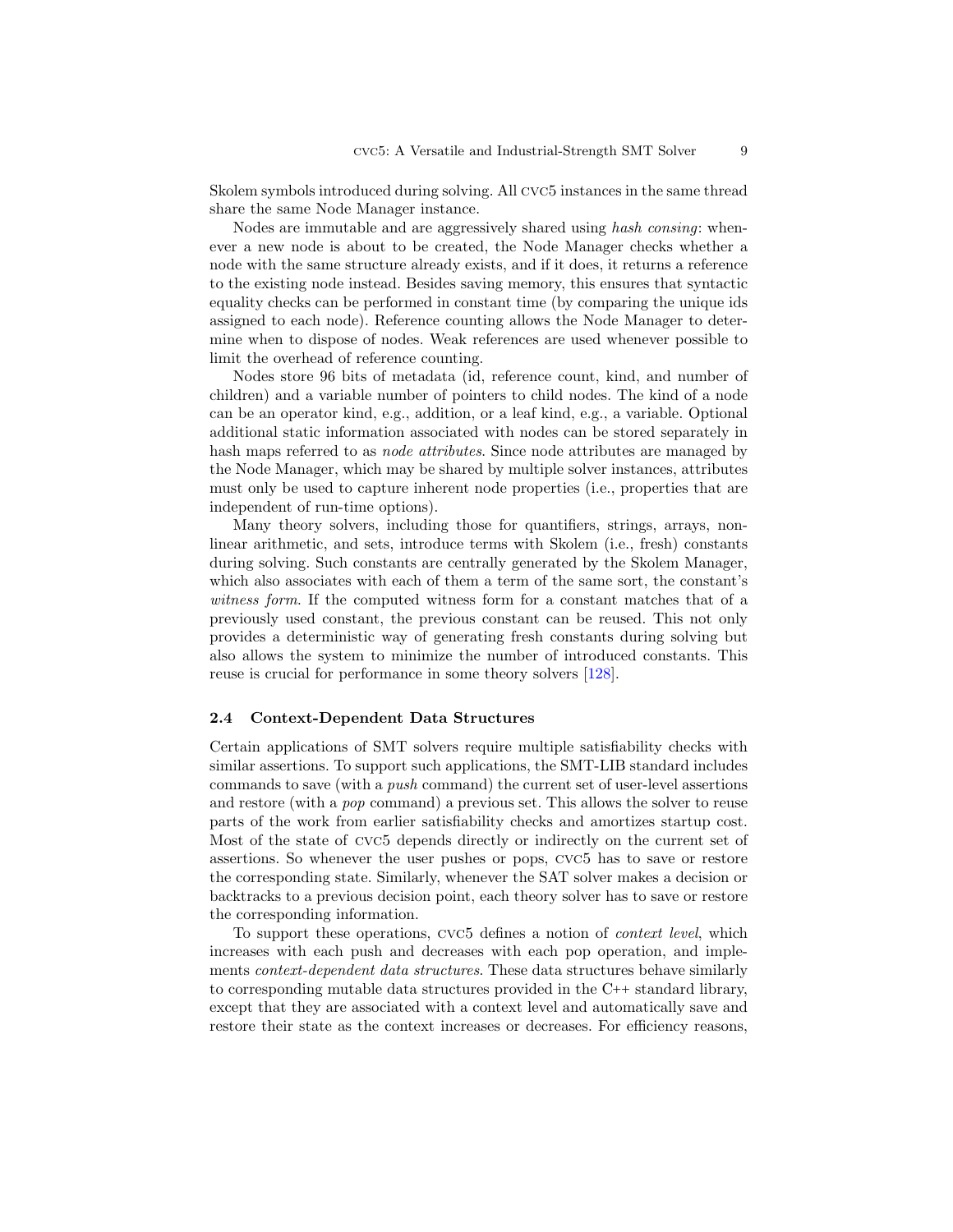```
10 Barbosa et al.
  s =Solver()
  i = s. getIntegerSort ()
  x = s \cdot m k \cdot \text{Const}(i, "x")s. assertFormula (
     s. mkTerm ( kinds . Equal ,
       s. mkTerm ( kinds . Mult ,
         x , s. mkInteger (2)) ,
       s. mkInteger (4)))
  s. checkSat ()
(a) The base cvc5 Python API
                                                  solve(2 * Int("x") == 4)(b) The "pythonic" API
```
Fig. 2: Example of using the Python APIs of cvc5.

this state data is stored using a region-based custom allocator that allocates one region per context level, allowing all state data associated with a level to be freed simultaneously by simply freeing the corresponding region.

## 3 Highlighted Features

In this section, we discuss features that are new in cvc5 as well as some of the more prominent user- and developer-facing features. We compare them to their counterparts in CVC4 when applicable.

Application Programming Interfaces (APIs). cvc5 provides a lean, comprehensive, and feature-complete C++ API, which also serves as the main interface for the parser module and the basis for all other language bindings. The parser module uses the same API as external users, without any special privileges. cvc5's C++ API has been designed and written from scratch and thus is not backwards compatible with CVC4's C++ API. It is centered around the Solver class, which represents a cvc5 instance and implements methods for tasks such as creating terms, asserting formulas, and issuing checks.

cvc5's Python API is built on top of cvc5's C++ API using Cython [\[33\]](#page-19-2) and makes all of cvc5's features accessible to Python users. It is a straightforward translation of the C++ API without added syntactic sugar such as operator overloading. Additionally, however, cvc5 provides a higher-level layer on top of its Python API, which is more user-friendly and pythonic. This layer provides automatic solver management, allows SMT terms to be constructed using Python infix operators, and converts Python objects to SMT terms of the appropriate sort. This leads to much more succinct code, as shown in Figure [2,](#page-9-0) which compares using the high- and low-level Python APIs to solve the integer equation  $2 \cdot x = 4$ . The higher-level Python API is based on and designed to work as a drop-in replacement for Z3py, the Python API of Z3 [\[59\]](#page-22-1).

cvc5's Java API is implemented via the Java Native Interface (JNI), which allows Java applications to invoke native code and vice versa [\[91\]](#page-25-6). In contrast, CVC4 uses SWIG [\[32\]](#page-19-3) to semi-automatically generate bindings. One of the challenges of developing a Java API, and the main motivation for implementing it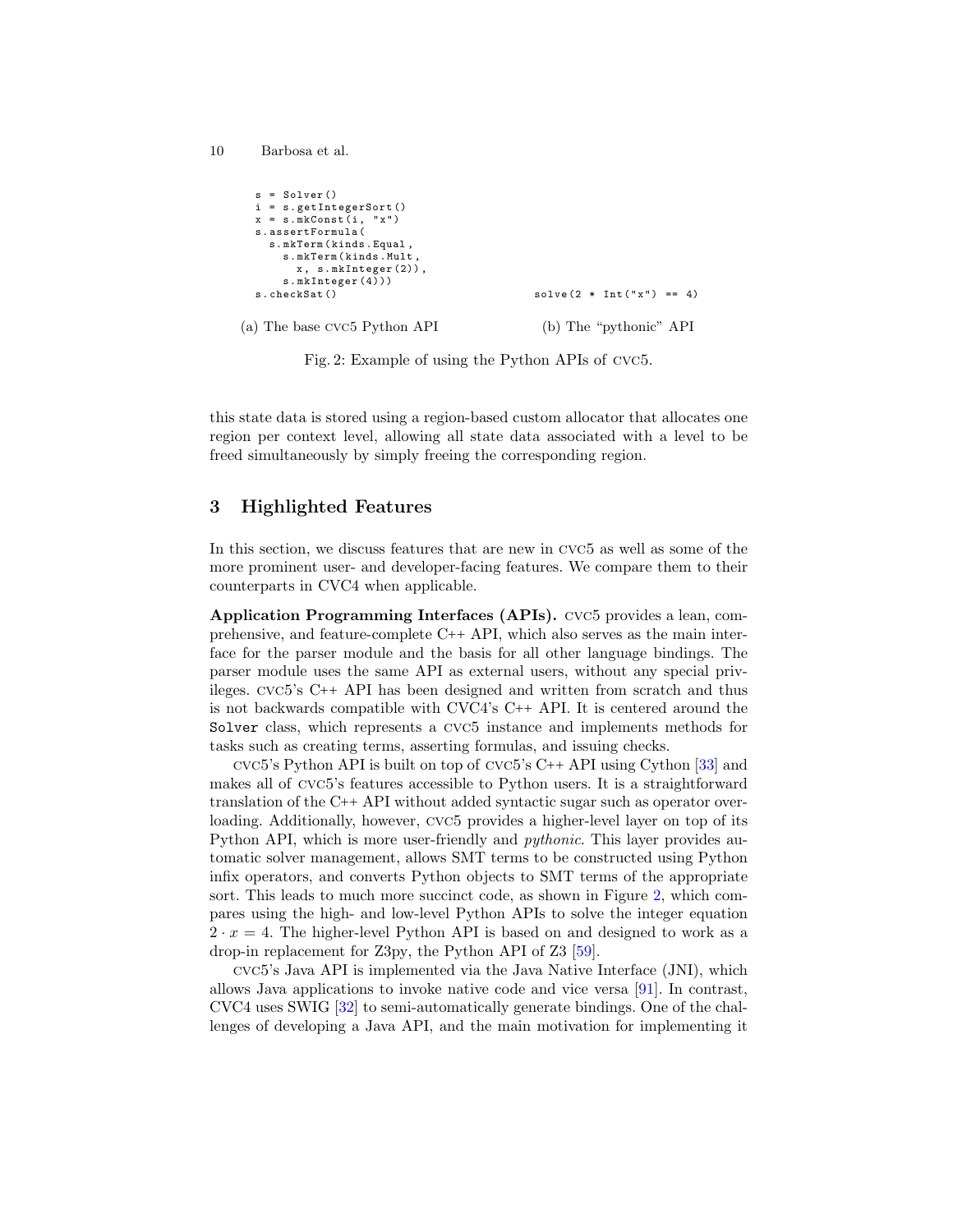manually instead of using SWIG, is the interaction between Java's garbage collector and cvc5's reference-counting mechanism for terms and sorts. The new API implements the AutoCloseable interface to destroy the underlying C++ objects in the expected order. It mostly mirrors the C++ API and supports operator overloading, iterators, and exceptions. There are a few differences from the C++ API, such as using arbitrary-precision integer pairs, specifically, pairs of Java BigInteger objects, to represent rational numbers. In contrast to the old Java API, the new API puts greater emphasis on using Java-native types such as List  $\leq$  instead of wrapper classes for C++ types such as  $\text{std}$ : vector  $\leq$   $\geq$   $\leq$ 

Documentation. We provide comprehensive documentation for both cvc5 users [\[7\]](#page-16-3) and developers [\[3\]](#page-16-4). User documentation contains instructions for building and installing cvc5 and its dependencies, extensive documentation and examples of common uses cases for all available APIs, and a thorough description of all supported non-standard theories with examples. Developer documentation provides details of cvc5 internals and instructions for contributions, including guidelines for coding and testing, and a recommended development workflow.

Proofs. As mentioned above, cvc5 has a new proof system. Proofs are stored internally using a new custom intermediate representation. Multiple output proof formats are supported via target-specific post-processing transformations on this internal representation. The final proof object can then be pretty-printed and saved in a text file. The currently supported output proof formats include LFSC [\[134\]](#page-30-5), Alethe [\[130\]](#page-29-2), and the language of the Lean 4 [\[57\]](#page-22-3) proof assistant.

CVC4 proofs exclusively used the LFSC format. cvc5 continues support for LFSC but with a new, more user-friendly syntax. LFSC is a logical framework, based on Edinburgh LF [\[77\]](#page-24-9), which was explicitly designed to facilitate the production and checking of fine-grained proofs in SMT. It comes with a small and high-performance proof checker, which is generic in the sense that it takes as input both a proof term  $p$  and a *proof signature*, a definition of the data types and proof rules used to construct  $p$ . The checker verifies that  $p$  is well-formed with respect to the provided signature. We have defined proof signatures for all the individual theories supported by cvc5. These definitions can be combined together as needed to define a proof system for any combination of those theories. When emitting proofs in LFSC, cvc5 includes all the relevant signatures as a preamble to the proof term.

The Alethe proof format is a flexible proof format for SMT solvers based on SMT-LIB. It includes both coarse- and fine-grained steps and was first implemented in the veriT solver [\[38\]](#page-19-4). Alethe proofs can be checked via reconstruction within Isabelle/HOL  $[21, 131]$  $[21, 131]$  $[21, 131]$  as well as within Coq, the latter via the SMTCoq plugin [\[12,](#page-16-5) [66\]](#page-22-9). Our main motivation for producing Alethe proofs is to leverage these proof reconstruction infrastructures, thus enabling the trustworthy integration of cvc5 in Isabelle/HOL and Coq. Users of these tools can leverage the integration to dispatch selected goals to cvc5 for proving, thereby increasing the level of automation available to them without requiring a larger trusted core. These integrations represent ongoing work in cvc5 and are being carried out in close collaboration with both Isabelle/HOL and Coq experts.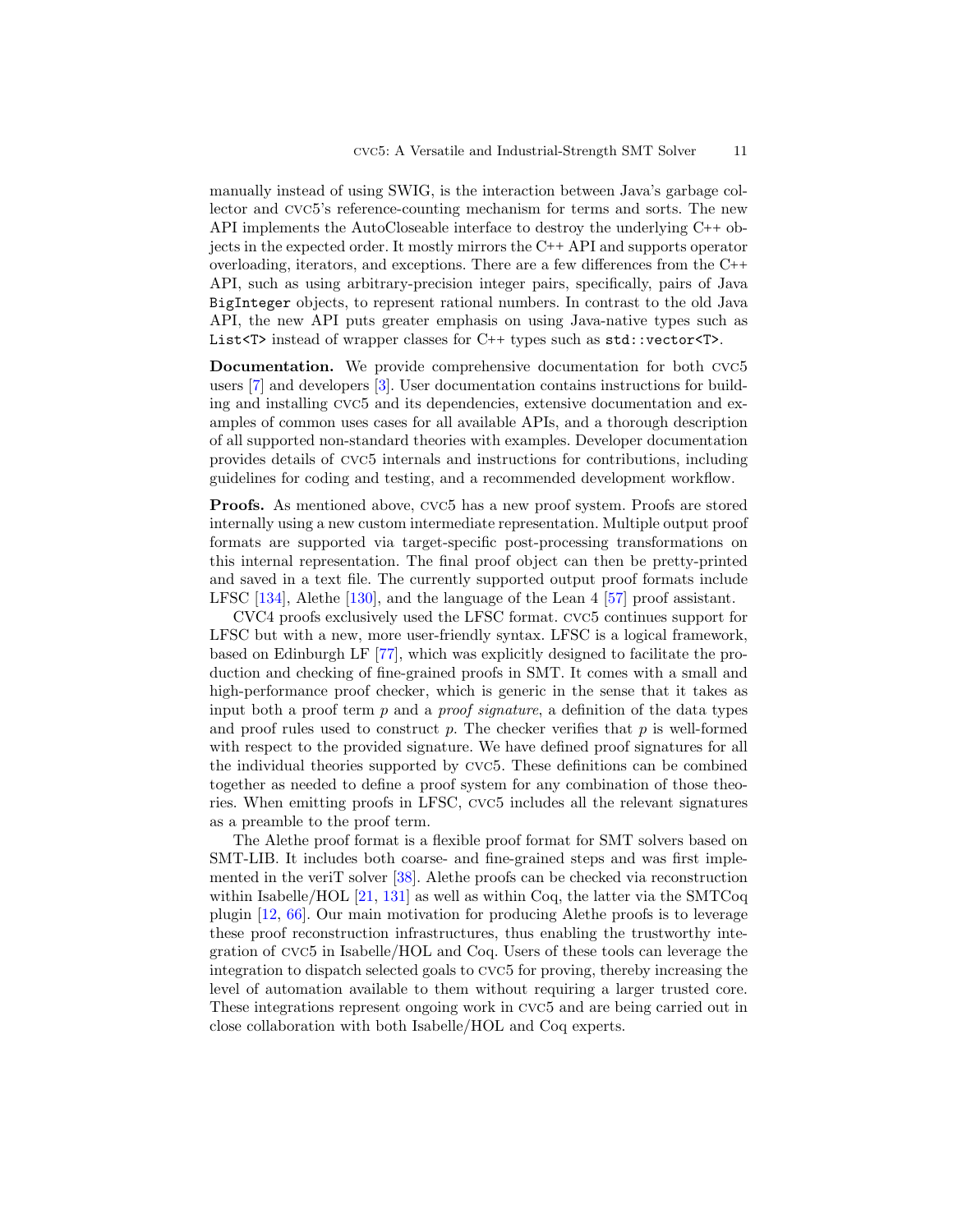Although we aim to have a similar full integration in the Lean 4 [\[57\]](#page-22-3) proof assistant in the future, cvc5 currently only supports the use of Lean 4 as an external checker; i.e., cvc5 can emit proofs as Lean terms (for a subset of the theories supported by cvc5), and Lean 4 can then check these proofs. Since the underlying logic of Lean 4 is an extension of that of LFSC, this functionality follows an approach similar to that used for LFSC by modeling cvc5 proof rules as Lean types and reducing proof checking to type checking.

Syntax-Guided Synthesis. cvc5 has native support for syntax-guided synthesis (SyGuS) problems [\[9\]](#page-16-1). As mentioned, the cvc5 core has a dedicated module for encoding SyGuS problems into (higher-order) SMT formulas, annotated with syntactic restrictions. These restrictions are represented via a deep embedding into the theory of datatypes. Internally, after encoding the SyGuS problem, a sub-module of the quantifiers theory, called the synthesis engine, is the main entry point for solving. Based on the shape of the input, it uses one of three approaches. If the input problem has no syntactic restrictions, and is in single invocation form [\[116\]](#page-27-0), that is, all functions to synthesize are applied to the same argument list, then it uses a quantifier-instantiation based approach. Otherwise, it uses one of two enumerative approaches, depending on the properties of the input [\[124\]](#page-29-8). The SyGuS solver also implements further refinements and extensions of the enumerative approaches, including algorithms for decision-tree learning [\[11\]](#page-16-6) for programming-by-example problems, extended rewriting for enumeration [\[105\]](#page-26-4), piecewise-independent unification [\[19\]](#page-17-6), and static grammar-reduction techniques. Furthermore, the SyGuS solver contains specialized procedures to support an efficient implementation of interpolation and abduction.

Interpolation and Abduction. cvc5 computes abducts and Craig interpolants [\[55\]](#page-21-6) using solvers built on top of the SyGuS solver. The solver for interpolation translates an interpolation query into a SyGuS conjecture whose solutions are interpolants. Specifically, given quantifier-free formulas A and C over any combination of the theories supported by cvc5, the interpolation solver solves for B in the SyGuS conjecture  $A \to B \land B \to C$ , with the syntactic restriction that  $B$ 's free symbols range over the symbols shared by  $A$  and  $C$ . Any synthesized solution for  $B$  is, by construction, a Craig interpolant for  $A$  and  $C$ .

Abduction is the process of constructing a formula B that is enough to add to a formula  $A$  to prove some goal formula  $C$  (equivalently, to make the formula  $F = A \wedge B \wedge \neg C$  unsatisfiable). CVC5's abduction solver reduces this problem to a SyGuS one where C is the formula to be synthesized and  $F$  is the semantic constraint. Optionally, the user can also impose syntactic restrictions on the abduct B. The SyGuS solver implements specific optimizations for abduction queries, such as using unsat cores to prune classes of invalid candidate solutions [\[126\]](#page-29-1).

Non-Linear Arithmetic. The new sub-solver for non-linear arithmetic is based on cylindrical algebraic coverings and closely follows [\[8\]](#page-16-2), with some notable extensions. The implementation uses the libpoly library [\[84\]](#page-24-10), which provides polynomial arithmetic and most algebraic routines required for the computation of cylindrical algebraic decompositions and coverings. Infeasible subsets are computed by tracking all contributing assertions for every covering. The infeasible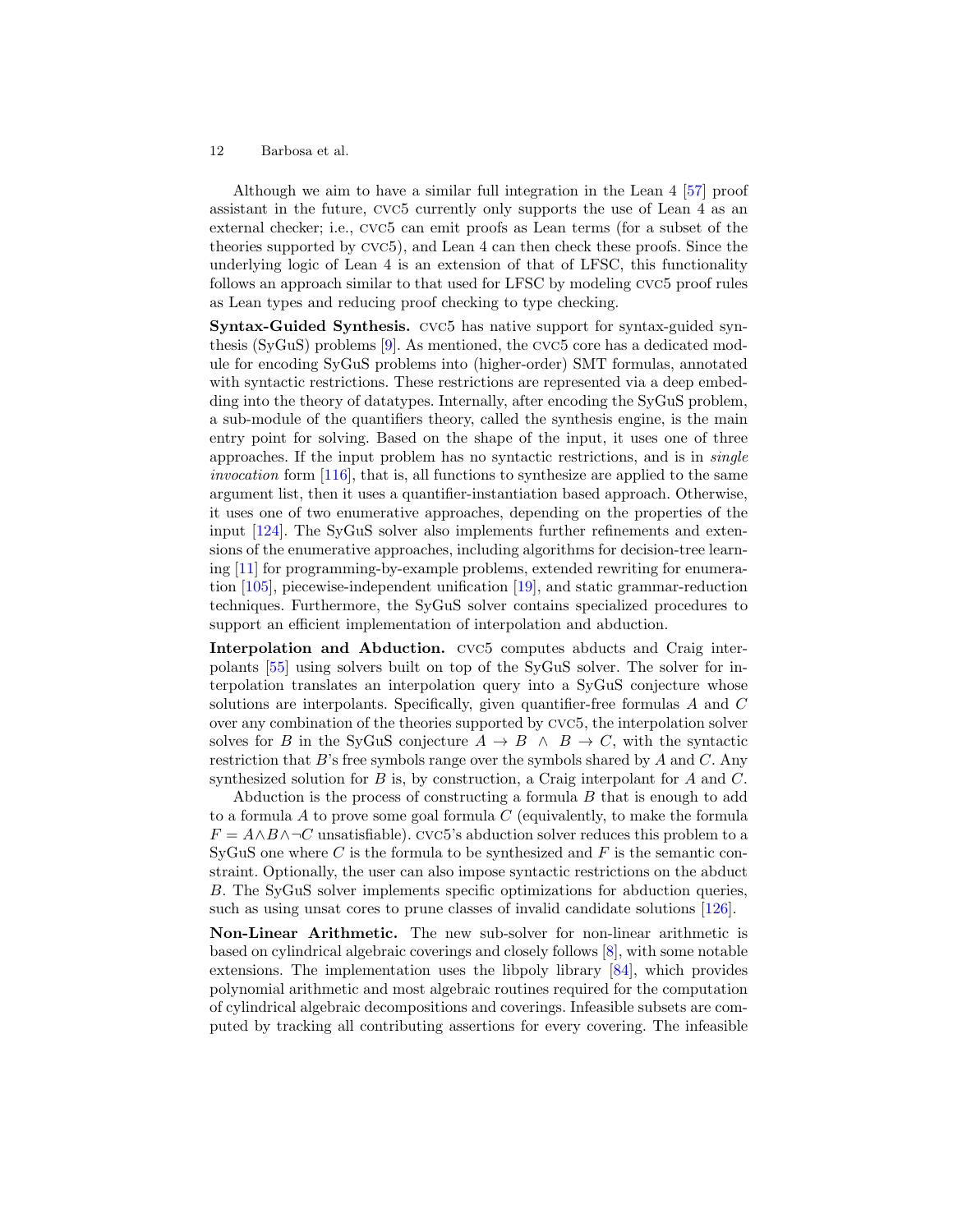subset is then obtained from the union of assertions from the top-level covering. The sub-solver implements several different variable orderings, as these can have a significant impact on run-times in practice. Apart from classical variable orderings used for cylindrical algebraic decomposition, some experimental orderings based on machine learning have been implemented, roughly following ideas from England et al. [\[67\]](#page-22-10). (Mixed real-) integer problems are supported by dynamically injecting intervals into coverings to cover gaps that do not contain integers.

Higher-Order Logic. cvc5 has been extended with partial support for higher-order logic [\[20\]](#page-17-7). The extension is based on a pragmatic approach in which  $\lambda$ abstractions are eliminated eagerly via lambda lifting [\[79\]](#page-24-11). This approach is used with the theory solver for the quantifier-free fragment of the theory of equality with uninterpreted functions (EUF) and with the quantifier-instantiation technique based on E-matching with triggers [\[58,](#page-22-4) [61\]](#page-22-8). For the EUF solver, we added support for (dis)equality constraints between functions, via an extensionality inference rule, and for partial applications of (Curried) functions. For quantifier instantiation, we modified several of the data structures for E-matching to incorporate matching in the presence of equalities between function values, function variables, and partial function applications. The extension also uses custom axioms, such as an axiom simulating how functions are updated, to improve the generation of new  $\lambda$ -abstractions, since CVC5 does not yet perform HO-unification, which would allow it to synthesize arbitrary  $\lambda$ -abstractions.

New Bit-Vector Solver. cvc5 features a new bit-blasting solver, which supports the use of off-the-shelf SAT solvers such as CaDiCaL [\[35\]](#page-19-5) or CryptoMiniSat [\[1\]](#page-16-7) as SAT back-ends for both the eager and lazy bit-blasting approaches. In contrast, CVC4's lazy bit-blasting solver relied on a customized version of MiniSat and did not allow the use of more recent state-of-the-art SAT solvers.

Int-Blasting. In addition to bit-blasting, cvc5 implements int-blasting techniques, which reduce bit-vector problems to equisatisfiable non-linear integer arithmetic problems [\[100,](#page-26-7) [139\]](#page-30-3). These techniques are orthogonal to bit-blasting and especially effective on unsatisfiable formulas over large bit-widths.

Syntax-Guided Quantifier Instantiation. cvc5 features a new theory-agnostic enumerative quantifier-instantiation technique we call *syntax-quided quan*tifier instantiation [\[101\]](#page-26-1). This technique leverages cvc5's SyGuS solver to synthesize terms for quantifier instantiation in a counterexample-guided manner.

Unsatisfiable Cores. In cvc5, unsat (short for unsatisfiable) core extraction has been completely overhauled. It now uses the new proof infrastructure for tracking preprocessing transformations, which, differently from CVC4's, supports most of the preprocessing passes. Unsat cores can be extracted based on the constructed proof or via the tracked preprocessing and assumption-based unsat core extraction [\[49\]](#page-21-7). For the latter, cvc5 uses the solve-under-assumptions feature available in the MiniSat-based SAT engine. This is a lightweight solution that does not require the generation of proofs in the SAT solver and full preprocessing proofs. However, if a user requests both unsat cores and proofs, cvc5 switches to proof-based unsat core extraction using the new proof infrastructure.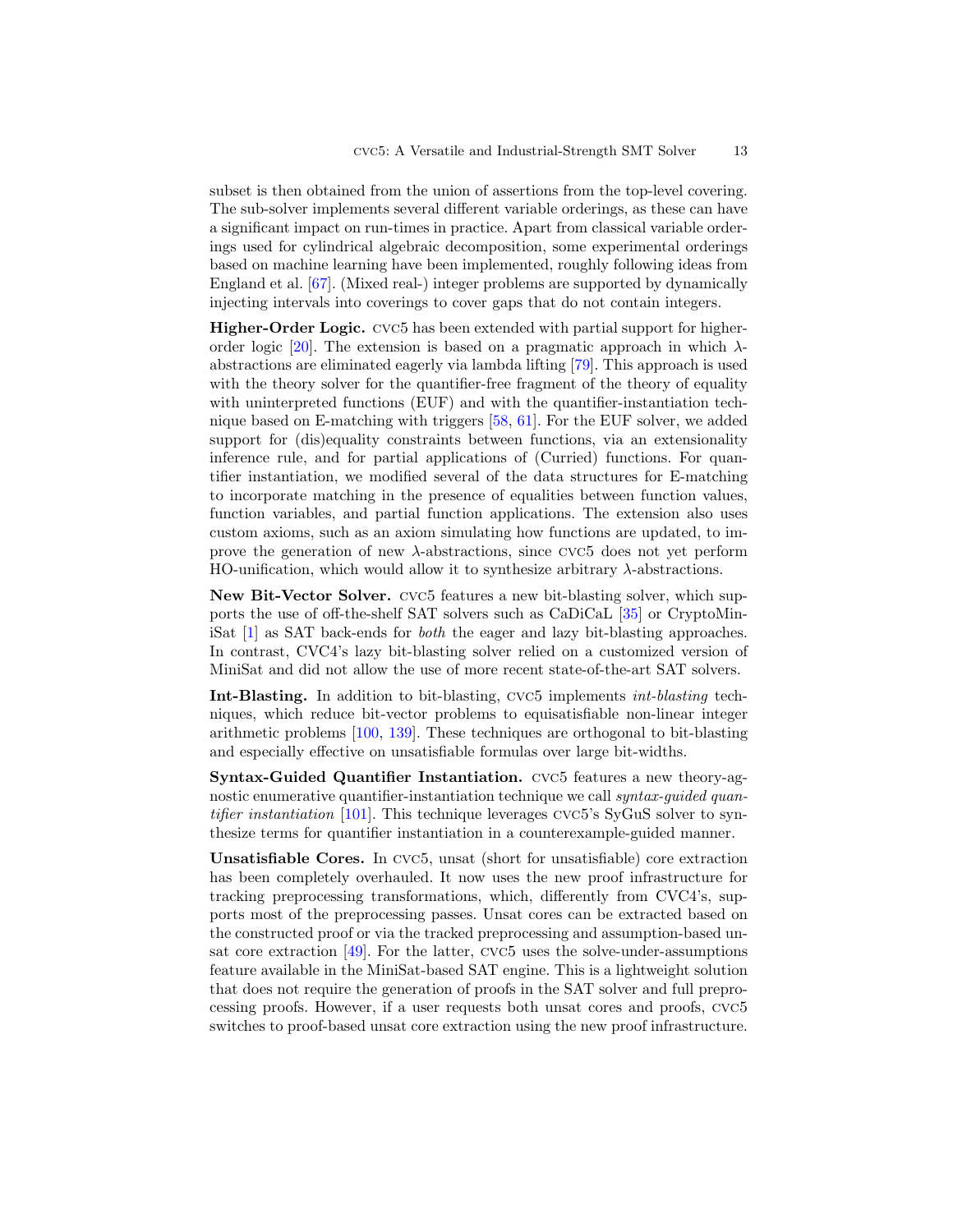Distributed and Central Policies for Equality Reasoning. As mentioned in Section [2,](#page-1-1) the Combination Engine manages theory combination, and theory solvers manage their interactions with the rest of the system via their Equality Engine. In contrast to CVC4, the policy for assigning an Equalitiy Engine to a theory solver in CVC5 is configurable. In the *distributed* policy, a new Equality Engine is generated and assigned for each theory solver. These theory solvers perform congruence closure and their theory-specific reasoning locally. The advantage of this approach is that the constraints are local to the theory and thus do not lead to overhead when combined with other theories. In the central policy, a single, shared Equality Engine is assigned to all theory solvers. The advantage of this approach is that communication of facts between theory solvers happens automatically, which in turn can trigger theory propagations more eagerly. Both policies use the same core Equality Engine Module. Each theory solver has been refactored to be agnostic with respect to the equality policy.

Decision Heuristic. For Boolean reasoning, in addition to MiniSat's decision heuristic, cvc5 implements a separate decision heuristic which uses the original Boolean structure of the input to keep track of the justified parts of the input constraints, i.e., the parts where it can infer the value of terms based on a (partial) assignment to sub-terms. To make decisions, this new heuristic traverses assertions not satisfied by the currently asserted literals, computing the desired values (starting with true as the desired value for the root) for each term until it finds an unasserted literal that would contribute towards a desired value. This heuristic is a reimplementation and extension of a heuristic [\[16\]](#page-17-8) implemented in CVC4. The heuristic optionally prioritizes assertions that most frequently contributed to conflicts in the past using a dynamic ordering scheme.

Additional Features. Many more aspects and features have been improved and implemented with the goal of providing useful information to users and developers. Notable examples include: a complete overhaul of CVC4's mechanism for collecting statistics; improved bookkeeping for information about theory lemmas; and a general mechanism for communicating additional information to users such as quantifier instantiations and terms enumerated by the SyGuS solver.

## <span id="page-13-1"></span>4 Evaluation

We evaluate cvc5's overall performance (commit 5f998504) by comparing it against Z3 4.8.12 [\[59\]](#page-22-1) and CVC4  $1.8<sup>7</sup>$  $1.8<sup>7</sup>$  $1.8<sup>7</sup>$  Z3 is a widely used, high-performance SMT solver which, like cvc5, supports a wide range of theories. We compare against CVC4 to illustrate some of the performance improvements implemented as part of the move to cvc5. To run CVC4 optimally, we use the same commandline options as those in CVC4's competition script for SMT-COMP 2020 [\[2\]](#page-16-8). Similarly, for cvc5, we use a (slightly updated) version of the competition script from SMT-COMP 2021 [\[4\]](#page-16-9). For some logics, e.g., quantified logics, these scripts try multiple options in a sequential portfolio.

<span id="page-13-0"></span><sup>7</sup> The artifact of this evaluation is archived in the Zenodo open-access repository [\[22\]](#page-18-8).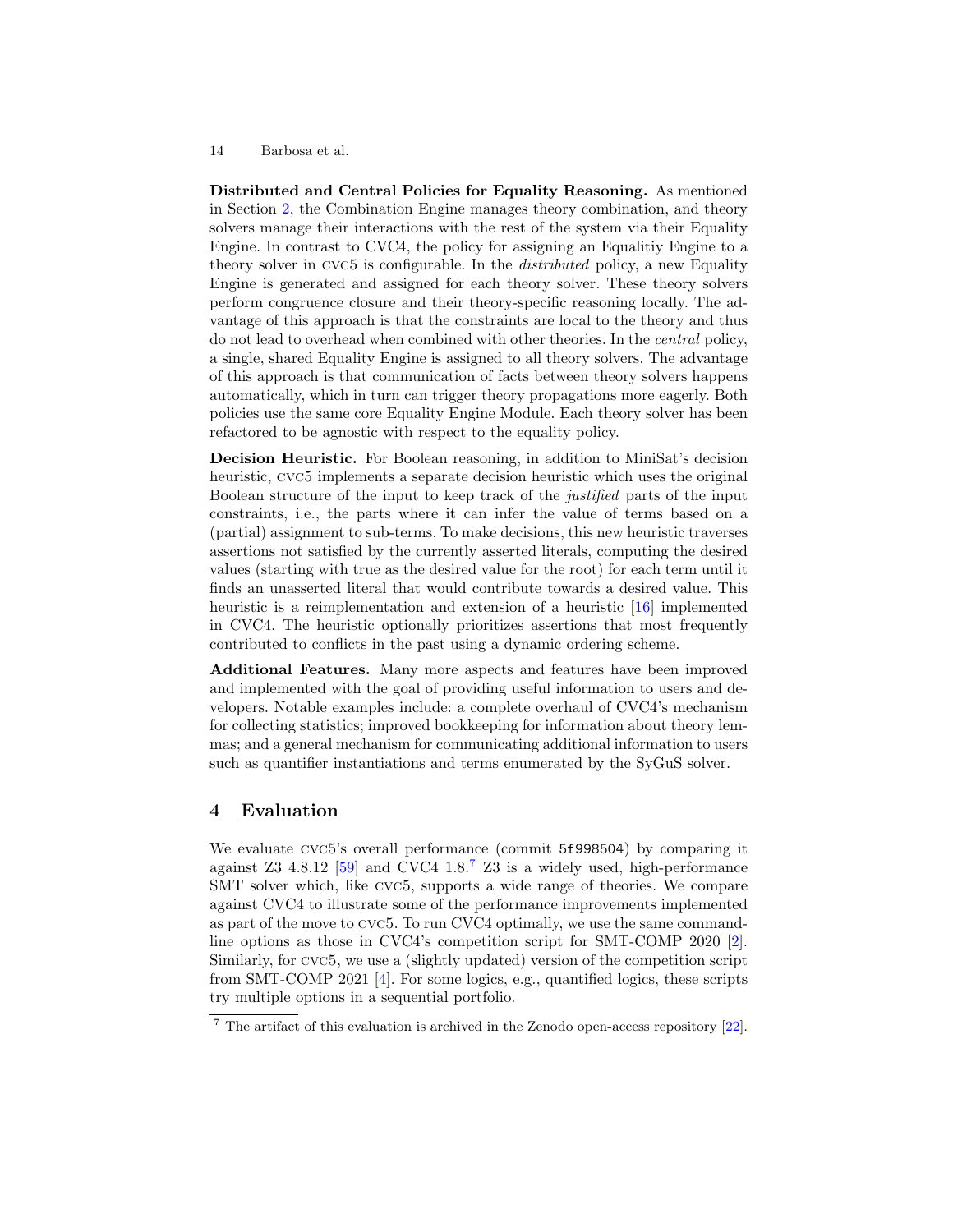<span id="page-14-0"></span>

| <b>Division</b>                      | cvc5   | CVC4   | Z3     |
|--------------------------------------|--------|--------|--------|
| Arith (7104)                         | 6593   | 6498   | 6844   |
| Bityec $(6045)$                      | 5741   | 5690   | 5664   |
| Equality $(12159)$                   | 6677   | 6681   | 4688   |
| Equality+LinearArith (55948)         | 49395  | 48487  | 49503  |
| Equality+MachineArith $(4712)$       | 2065   | 1832   | 1804   |
| Equality+NonLinearArith (17260)      | 11088  | 10906  | 9341   |
| FPArith (3170)                       | 2625   | 2113   | 2593   |
| QF Bitvec $(42450)$                  | 41569  | 41448  | 40582  |
| $QF$ Equality $(16254)$              | 16124  | 16121  | 16115  |
| $QF$ Equality+Bitvec (16518)         | 16274  | 16333  | 16318  |
| $QF$ Equality+LinearArith $(3924)$   | 3778   | 3782   | 3822   |
| $QF$ Equality+NonLinearArith $(673)$ | 598    | 610    | 616    |
| QF FPArith (76084)                   | 75998  | 75965  | 75816  |
| QF LinearIntArith (9765)             | 8619   | 8778   | 8464   |
| QF LinearRealArith (2008)            | 1849   | 1881   | 1864   |
| $QF$ NonLinearIntArith $(24261)$     | 17525  | 16860  | 18357  |
| QF NonLinearRealArith (11552)        | 10889  | 9207   | 10354  |
| $QF$ Strings (69863)                 | 69231  | 69367  | 68074  |
| Total (379750)                       | 346638 | 342559 | 340819 |

Table 1: Benchmarks solved by cvc5, CVC4, and Z3 with a 20 minute time limit.

We ran all experiments on a cluster equipped with Intel Xeon E5-2620 v4 CPUs. We allocated one CPU core and 8GB of RAM for each solver and benchmark pair and ran each benchmark with a 20 minute time limit, the same time limit used at SMT-COMP 2021 [\[5\]](#page-16-10). We used all non-incremental SMT-LIB [\[29\]](#page-18-4) benchmarks for our evaluation, with the exception of 45 (misclassified) benchmarks that have quantifiers in quantifier-free logics and 1128 (misclassified) benchmarks that have non-linear literals in linear arithmetic logics. These are known misclassifications in the current release of SMT-LIB. Note that many benchmarks in SMT-LIB come from industrial applications.

Table [1](#page-14-0) shows the number of solved benchmarks for each solver using the same divisions as those used for SMT-COMP 2021. There were no disagreements among the solvers on the satisfiability of benchmarks. Overall, cvc5 solves the largest number of benchmarks. Compared to CVC4, cvc5 solves fewer benchmarks in the quantifier-free linear integer arithmetic division due to refactorings related to adding proof support. In the quantifier-free equality and bit-vector division, cvc5 also solves fewer benchmarks, which we attribute to the fact that the new bit-vector solver has not yet been optimized for theory combination. Finally, for quantifier-free string benchmarks, there have been bug fixes since CVC4 that affected performance.

In addition to regularly participating in SMT-COMP, cvc5 and CVC4 also participate in the CADE ATP System Competition (CASC) and in SyGuS-Comp [\[6\]](#page-16-11). In CASC, cvc5 tends to perform in the middle of the pack on untyped theorem divisions (unsatisfiable quantified UF in SMT-LIB parlance), and towards the top of the pack on theorems with arithmetic. The last time SyGuS-Comp was held was in 2019, when CVC4 won four out of five tracks.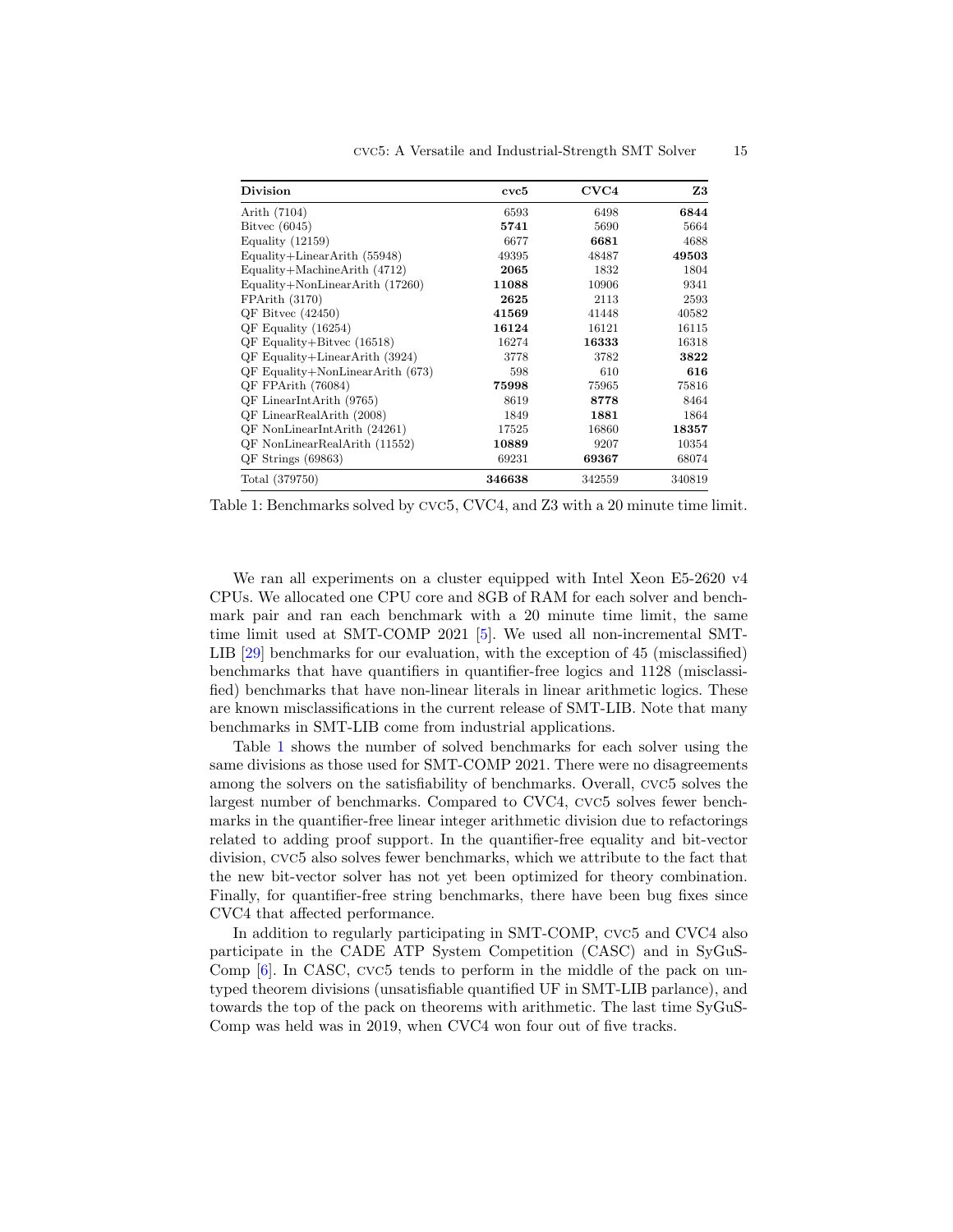CVC4 is used extensively in industry, and our users are in the process of updating to cvc5. Examples of its use include: a back-end for Zelkova, a tool developed at Amazon to reason about AWS Access Policies [\[13,](#page-17-1) [14,](#page-17-0) [37\]](#page-19-6); a back-end for Boogie [\[24\]](#page-18-9), which is used in many projects including Dafny [\[89\]](#page-25-7) and the Move Prover [\[138\]](#page-30-2), a tool used to formally verify smart contracts; a back-end at Certora, another company engaged in formal verification of smart contracts [\[139\]](#page-30-3); a back-end for Sledgehammer [\[36\]](#page-19-7), a tool for discharging proof obligations in Isabelle used by Isabelle's own industrial users; and a back-end for SPARK [\[78\]](#page-24-1), a development environment for safety-critical Ada programs.

## 5 Future Work

We briefly highlight a few current development directions for cvc5.

*Optimization Solver.* Optimization modulo theories (OMT)  $[137]$  is an extension of SMT, which requires a solver not only to determine satisfiability but also to return a satisfying assignment (if any) that optimizes one or more objectives. OMT is already supported by several solvers including MathSAT [\[50\]](#page-21-1) and Z3. cvc5 already has internal infrastructure for supporting OMT queries. We aim to improve and expose (through the APIs) this capability in the near future.

Theory of Bags. cvc5 has preliminary support for a theory of multisets (or bags) that can be implemented via a reduction to linear integer arithmetic [\[109\]](#page-27-7). We plan to extend this theory with higher-order combinators such as map and fold. With these combinators, and encoding relational tables as bags of tuples, cvc5 will be able to support several commonly-used table operations, with the goal of facilitating reasoning about SQL queries and database applications.

Floating-Point Arithmetic. In addition to word-blasting, we plan to leverage our work on invertibility conditions [\[40\]](#page-20-7) to lift the local search approach for bit-vectors from [\[96,](#page-25-8) [98\]](#page-25-9) to floating-point arithmetic.

Internal Portfolio. Due to the computational complexity of SMT, there is often no single strategy that works best for all problems. As a result, users of SMT solvers often rely on portfolio approaches to try different sets of options, either in parallel or sequentially, as we did in Section [4.](#page-13-1) Implementing portfolio approaches that use the solver as a black box is sub-optimal because some work, such as parsing, has to be duplicated. The cvc5 roadmap includes plans to support portfolio solving internally, thereby avoiding that additional overhead. We further plan to provide predefined portfolios tuned for specific use cases. As one example of the different needs of different use cases, some applications prefer the solver to always return quickly (even if the answer is "unknown") whereas others expect the solver to try as hard as possible to solve a given problem.

New Parser. cvc5's current parser is inherited from CVC4 and is based on the ANTLR 3 parser generator [\[107\]](#page-26-8). In addition to relying on a now deprecated version of ANTLR, the parser is unacceptably slow on large inputs and provides no API for user applications to interact with. A new parser using Flex [\[108\]](#page-27-8) and Bison [\[53\]](#page-21-8) is in development. The new parser will also provide an API allowing users to parse whole files or individual terms.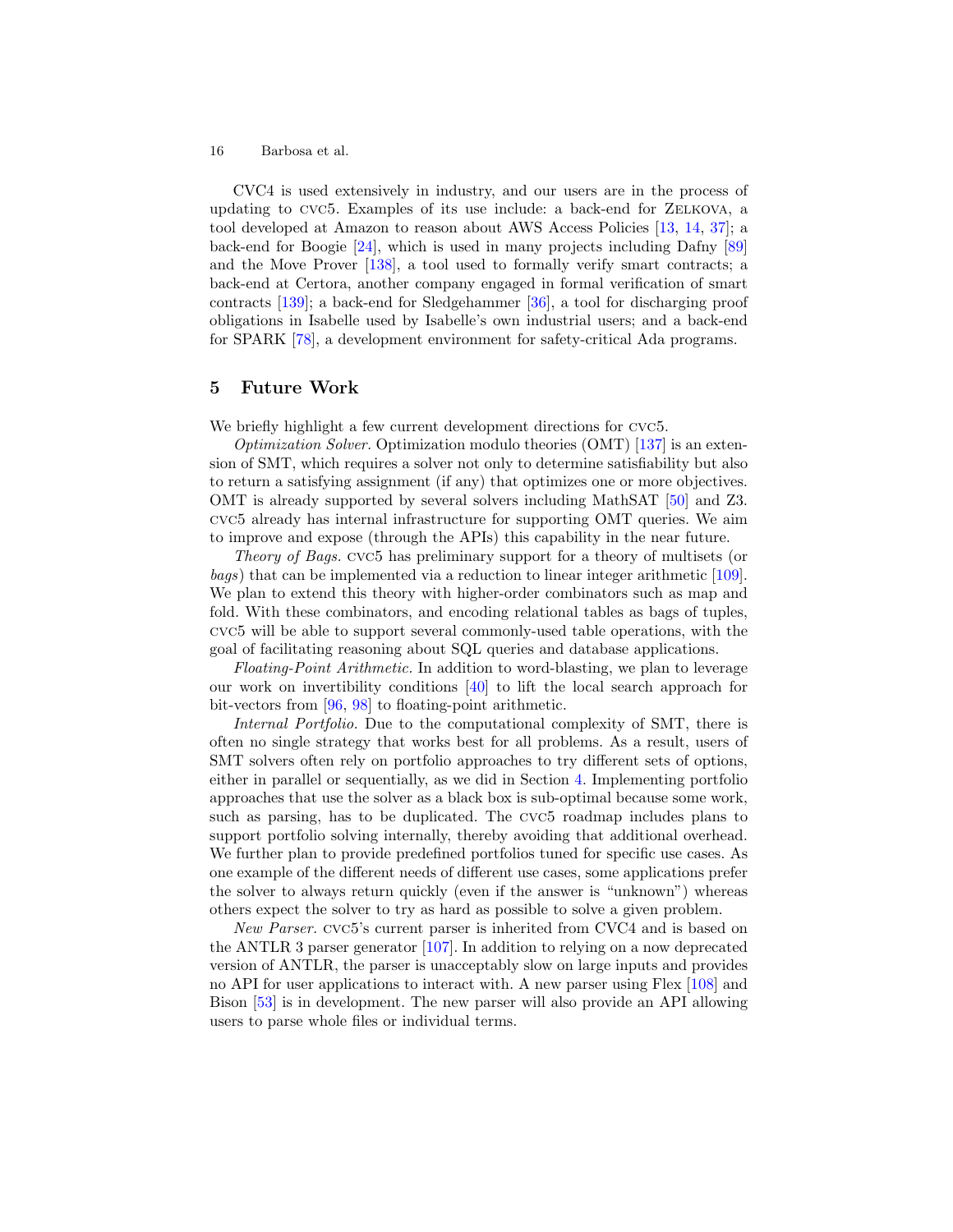## Bibliography

- <span id="page-16-7"></span>[1] CryptoMiniSat. [https://github.com/msoos/cryptominisat,](https://github.com/msoos/cryptominisat) 2020.
- <span id="page-16-8"></span>[2] CVC4 SMT-COMP 2020 Single Query run script. [https:](https://github.com/CVC4/CVC4/blob/smtcomp2020/contrib/competitions/smt-comp/run-script-smtcomp-current) [//github.com/CVC4/CVC4/blob/smtcomp2020/contrib/competitions/](https://github.com/CVC4/CVC4/blob/smtcomp2020/contrib/competitions/smt-comp/run-script-smtcomp-current) [smt-comp/run-script-smtcomp-current,](https://github.com/CVC4/CVC4/blob/smtcomp2020/contrib/competitions/smt-comp/run-script-smtcomp-current) 2020.
- <span id="page-16-4"></span>[3] cvc5 developer documentation. [https://github.com/cvc5/cvc5/wiki,](https://github.com/cvc5/cvc5/wiki) 2021.
- <span id="page-16-9"></span>[4] cvc5 SMT-COMP 2021 Single Query run script. [https://github.](https://github.com/cvc5/cvc5/blob/smtcomp2021/contrib/competitions/smt-comp/run-script-smtcomp-current) [com/cvc5/cvc5/blob/smtcomp2021/contrib/competitions/smt-comp/](https://github.com/cvc5/cvc5/blob/smtcomp2021/contrib/competitions/smt-comp/run-script-smtcomp-current) [run-script-smtcomp-current,](https://github.com/cvc5/cvc5/blob/smtcomp2021/contrib/competitions/smt-comp/run-script-smtcomp-current) 2021.
- <span id="page-16-10"></span>[5] SMT-COMP 2021. [https://smt-comp.github.io/2021/,](https://smt-comp.github.io/2021/) 2021.
- <span id="page-16-11"></span>[6] SyGuS-Comp 2019. [https://sygus.org/comp/2019/,](https://sygus.org/comp/2019/) 2021.
- <span id="page-16-3"></span>[7] cvc5 user documentation. [https://cvc5.github.io,](https://cvc5.github.io) 2021.
- <span id="page-16-2"></span>[8] Erika Abrahám, James H. Davenport, Matthew England, and Gereon Kremer. Deciding the consistency of non-linear real arithmetic constraints with a conflict driven search using cylindrical algebraic coverings. J. Log. Algebraic Methods Program., 119:100633, 2021. [https://doi.org/10.1016/j.jlamp.2020.100633.](https://doi.org/10.1016/j.jlamp.2020.100633)
- <span id="page-16-1"></span>[9] Rajeev Alur, Rastislav Bodík, Garvit Juniwal, Milo M. K. Martin, Mukund Raghothaman, Sanjit A. Seshia, Rishabh Singh, Armando Solar-Lezama, Emina Torlak, and Abhishek Udupa. Syntax-guided synthesis. In Formal Methods in Computer-Aided Design, FMCAD 2013, Portland, OR, USA, October 20-23, 2013, pages 1–8. IEEE, 2013. URL [http://ieeexplore.ieee.](http://ieeexplore.ieee.org/document/6679385/) [org/document/6679385/.](http://ieeexplore.ieee.org/document/6679385/)
- <span id="page-16-0"></span>[10] Rajeev Alur, Rastislav Bodík, Garvit Juniwal, Milo M. K. Martin, Mukund Raghothaman, Sanjit A. Seshia, Rishabh Singh, Armando Solar-Lezama, Emina Torlak, and Abhishek Udupa. Syntax-guided synthesis. In Formal Methods in Computer-Aided Design, FMCAD 2013, Portland, OR, USA, October 20-23, 2013, pages 1–8. IEEE, 2013. URL [https://ieeexplore.ieee.](https://ieeexplore.ieee.org/document/6679385/) [org/document/6679385/.](https://ieeexplore.ieee.org/document/6679385/)
- <span id="page-16-6"></span>[11] Rajeev Alur, Arjun Radhakrishna, and Abhishek Udupa. Scaling enumerative program synthesis via divide and conquer. In Axel Legay and Tiziana Margaria, editors, Tools and Algorithms for the Construction and Analysis of Systems - 23rd International Conference, TACAS 2017, Held as Part of the European Joint Conferences on Theory and Practice of Software, ETAPS 2017, Uppsala, Sweden, April 22-29, 2017, Proceedings, Part I, volume 10205 of Lecture Notes in Computer Science, pages 319–336, 2017. [https://doi.org/10.1007/978-3-662-54577-5](https://doi.org/10.1007/978-3-662-54577-5_18) 18.
- <span id="page-16-5"></span>[12] Michaël Armand, Germain Faure, Benjamin Grégoire, Chantal Keller, Laurent Théry, and Benjamin Werner. A modular integration of  $SAT/$ SMT solvers to Coq through proof witnesses. In Jean-Pierre Jouannaud and Zhong Shao, editors, Certified Programs and Proofs, volume 7086 of Lecture Notes in Computer Science, pages 135–150. Springer, 2011. [https://doi.org/10.1007/978-3-642-25379-9](https://doi.org/10.1007/978-3-642-25379-9_12) 12.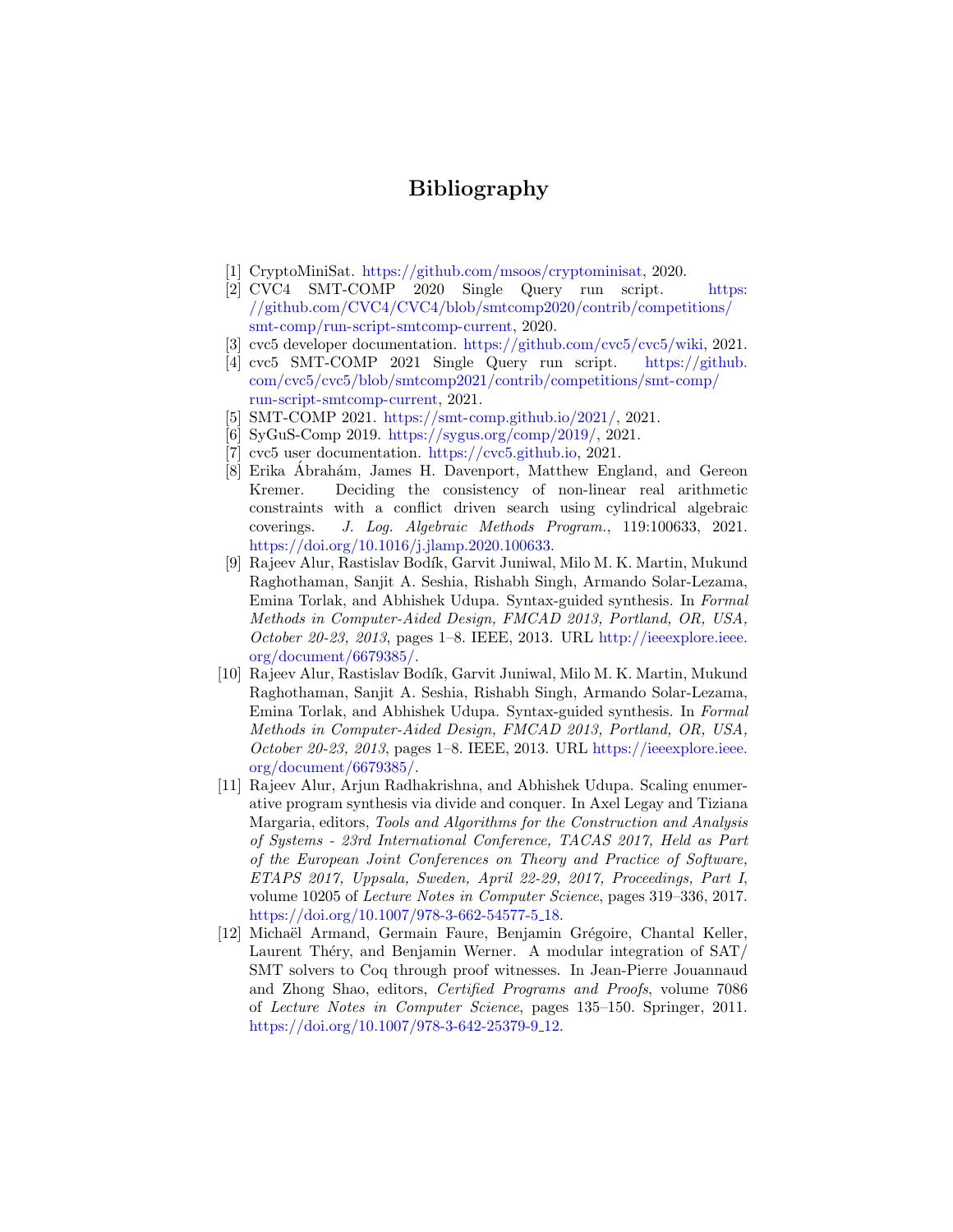- 18 Barbosa et al.
- <span id="page-17-1"></span>[13] John Backes, Pauline Bolignano, Byron Cook, Catherine Dodge, Andrew Gacek, Kasper Søe Luckow, Neha Rungta, Oksana Tkachuk, and Carsten Varming. Semantic-based automated reasoning for AWS access policies using SMT. In Nikolaj Bjørner and Arie Gurfinkel, editors, 2018 Formal Methods in Computer Aided Design, FMCAD 2018, Austin, TX, USA, October 30 - November 2, 2018, pages 1–9. IEEE, 2018. [https://doi.org/10.23919/FMCAD.2018.8602994.](https://doi.org/10.23919/FMCAD.2018.8602994)
- <span id="page-17-0"></span>[14] John Backes, Ulises Berrueco, Tyler Bray, Daniel Brim, Byron Cook, Andrew Gacek, Ranjit Jhala, Kasper Søe Luckow, Sean McLaughlin, Madhav Menon, Daniel Peebles, Ujjwal Pugalia, Neha Rungta, Cole Schlesinger, Adam Schodde, Anvesh Tanuku, Carsten Varming, and Deepa Viswanathan. Stratified abstraction of access control policies. In Shuvendu K. Lahiri and Chao Wang, editors, Computer Aided Verification - 32nd International Conference, CAV 2020, Los Angeles, CA, USA, July 21-24, 2020, Proceedings, Part I, volume 12224 of Lecture Notes in Computer Science, pages 165–176. Springer, 2020. [https://doi.org/10.1007/978-3-030-53288-8](https://doi.org/10.1007/978-3-030-53288-8_9)<sub>-9</sub>.
- <span id="page-17-2"></span>[15] Kshitij Bansal. A branching heuristic in cvc4 smt solver. Technical report, 2012.
- <span id="page-17-8"></span>[16] Kshitij Bansal. A branching heuristic in cvc4 smt solver. [https://kshitij.](https://kshitij.io/articles/cvc4-branching-heuristic.pdf) [io/articles/cvc4-branching-heuristic.pdf,](https://kshitij.io/articles/cvc4-branching-heuristic.pdf) 2012.
- <span id="page-17-3"></span>[17] Kshitij Bansal, Clark W. Barrett, Andrew Reynolds, and Cesare Tinelli. A new decision procedure for finite sets and cardinality constraints in SMT. CoRR, abs/1702.06259, 2017. URL [http://arxiv.org/abs/1702.06259.](http://arxiv.org/abs/1702.06259)
- <span id="page-17-4"></span>[18] Haniel Barbosa, Pascal Fontaine, and Andrew Reynolds. Congruence closure with free variables. In Axel Legay and Tiziana Margaria, editors, Tools and Algorithms for the Construction and Analysis of Systems - 23rd International Conference, TACAS 2017, Held as Part of the European Joint Conferences on Theory and Practice of Software, ETAPS 2017, Uppsala, Sweden, April 22-29, 2017, Proceedings, Part II, volume 10206 of Lecture Notes in Computer Science, pages 214–230, 2017. [https://doi.org/10.1007/978-3-662-54580-5](https://doi.org/10.1007/978-3-662-54580-5_13) 13.
- <span id="page-17-6"></span>[19] Haniel Barbosa, Andrew Reynolds, Daniel Larraz, and Cesare Tinelli. Extending enumerative function synthesis via smt-driven classification. In Clark W. Barrett and Jin Yang, editors, 2019 Formal Methods in Computer Aided Design, FMCAD 2019, San Jose, CA, USA, October 22-25, 2019, pages 212–220. IEEE, 2019. [https://doi.org/10.23919/FMCAD.2019.8894267.](https://doi.org/10.23919/FMCAD.2019.8894267)
- <span id="page-17-7"></span>[20] Haniel Barbosa, Andrew Reynolds, Daniel El Ouraoui, Cesare Tinelli, and Clark W. Barrett. Extending SMT solvers to higher-order logic. In Pascal Fontaine, editor, Proc. Conference on Automated Deduction (CADE), volume 11716 of Lecture Notes in Computer Science, pages 35–54. Springer, 2019. [https://doi.org/10.1007/978-3-030-29436-6](https://doi.org/10.1007/978-3-030-29436-6_3) 3.
- <span id="page-17-5"></span>[21] Haniel Barbosa, Jasmin Christian Blanchette, Mathias Fleury, and Pascal Fontaine. Scalable fine-grained proofs for formula pro-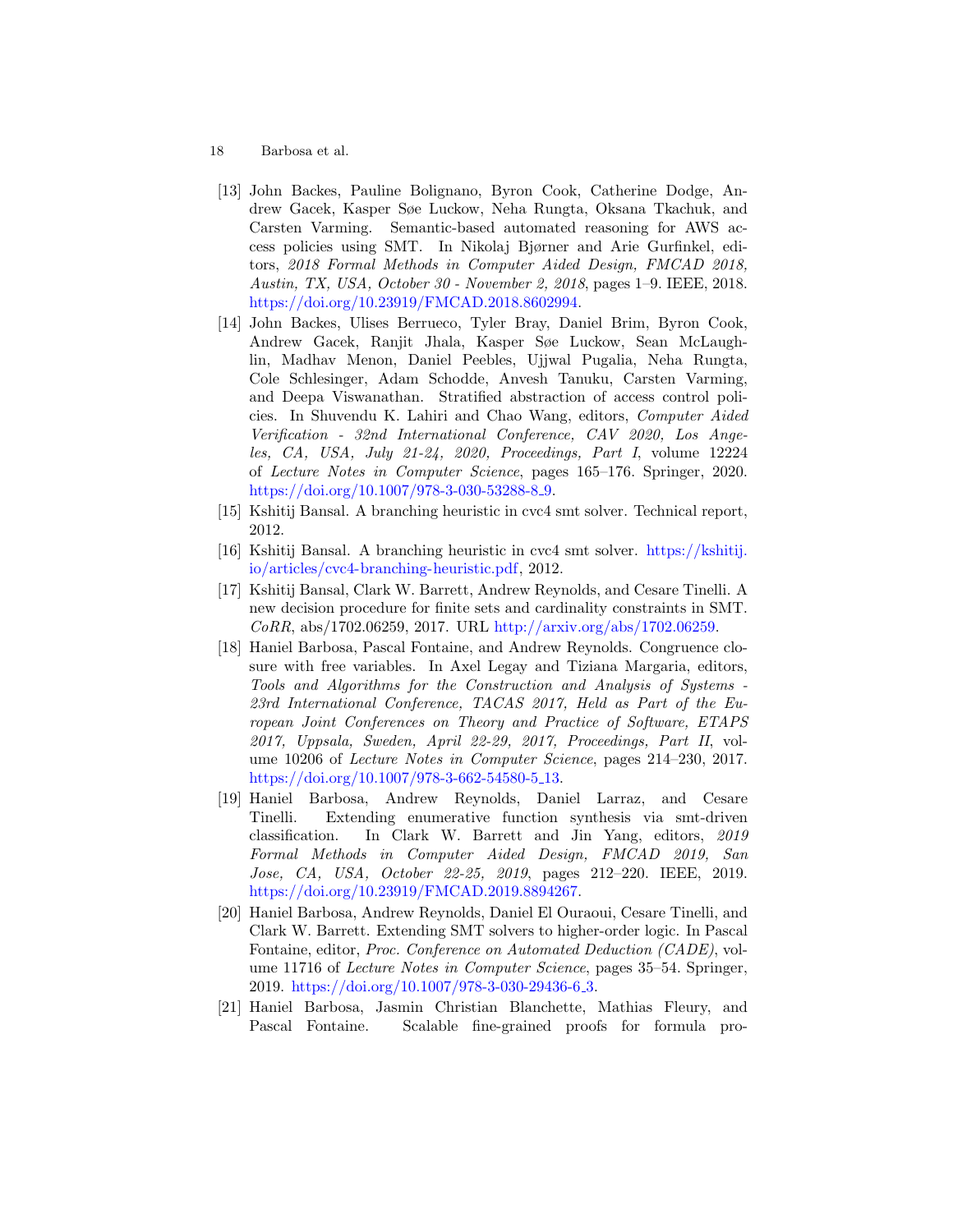cessing. Journal of Automated Reasoning, 64(3):485–510, 2020. [https://doi.org/10.1007/s10817-018-09502-y.](https://doi.org/10.1007/s10817-018-09502-y)

- <span id="page-18-8"></span>[22] Haniel Barbosa, Clark Barrett, Martin Brain, Gereon Kremer, Hanna Lachnitt, Makai Mann, Abdalrhman Mohamed, Mudathir Mahgoub Yahia Mohamed, Aina Niemetz, Andres Noetzli, Alex Ozdemir, Mathias Preiner, Andrew Reynolds, Ying Sheng, Cesare Tinelli, and Yoni Zohar. Artifact for Paper cvc5: A Versatile and Industrial-Strength SMT Solver, November 2021. URL [https://doi.org/10.5281/zenodo.5740365.](https://doi.org/10.5281/zenodo.5740365)
- <span id="page-18-0"></span>[23] Michael Barnett, Bor-Yuh Evan Chang, Robert DeLine, Bart Jacobs, and K. Rustan M. Leino. Boogie: A modular reusable verifier for objectoriented programs. In Frank S. de Boer, Marcello M. Bonsangue, Susanne Graf, and Willem P. de Roever, editors, Formal Methods for Components and Objects, 4th International Symposium, FMCO 2005, Amsterdam, The Netherlands, November 1-4, 2005, Revised Lectures, volume 4111 of Lecture Notes in Computer Science, pages 364–387. Springer, 2005. [https://doi.org/10.1007/11804192](https://doi.org/10.1007/11804192_17) 17.
- <span id="page-18-9"></span>[24] Mike Barnett, Bor-Yuh Evan Chang, Robert DeLine, Bart Jacobs, and K Rustan M Leino. Boogie: A modular reusable verifier for object-oriented programs. In International Symposium on Formal Methods for Components and Objects, pages 364–387. Springer, 2005.
- <span id="page-18-6"></span>[25] Clark Barrett, Robert Nieuwenhuis, Albert Oliveras, and Cesare Tinelli. Splitting on demand in SAT modulo theories. In Miki Hermann and Andrei Voronkov, editors, Proceedings of the 13th International Conference on Logic for Programming, Artificial Intelligence, and Reasoning (LPAR '06), volume 4246 of Lecture Notes in Computer Science, pages 512–526. Springer-Verlag, November 2006. Phnom Penh, Cambodia.
- <span id="page-18-7"></span>[26] Clark Barrett, Igor Shikanian, and Cesare Tinelli. An abstract decision procedure for a theory of inductive data types. JSAT, 3(1-2):21–46, 2007. [https://doi.org/10.3233/sat190028.](https://doi.org/10.3233/sat190028)
- <span id="page-18-5"></span>[27] Clark Barrett, Aaron Stump, and Cesare Tinelli. The SMT-LIB Standard: Version 2.0. In A. Gupta and D. Kroening, editors, Proceedings of the 8th International Workshop on Satisfiability Modulo Theories (Edinburgh, UK), 2010.
- <span id="page-18-1"></span>[28] Clark Barrett, Christopher L. Conway, Morgan Deters, Liana Hadarean, Dejan Jovanovic, Tim King, Andrew Reynolds, and Cesare Tinelli. CVC4. In CAV, volume 6806 of Lecture Notes in Computer Science, pages 171– 177. Springer, 2011.
- <span id="page-18-4"></span>[29] Clark Barrett, Pascal Fontaine, and Cesare Tinelli. The Satisfiability Modulo Theories Library (SMT-LIB), 2020. URL [http://smt-lib.org.](http://smt-lib.org)
- <span id="page-18-2"></span>[30] Clark W. Barrett and Sergey Berezin. CVC lite: A new implementation of the cooperating validity checker category B. In Rajeev Alur and Doron A. Peled, editors, Computer Aided Verification (CAV), volume 3114 of Lecture Notes in Computer Science, pages 515–518. Springer, 2004. [https://doi.org/10.1007/978-3-540-27813-9](https://doi.org/10.1007/978-3-540-27813-9_49)<sub>-</sub>49.
- <span id="page-18-3"></span>[31] Clark W. Barrett and Cesare Tinelli. CVC3. In Werner Damm and Holger Hermanns, editors, Computer Aided Verification (CAV), volume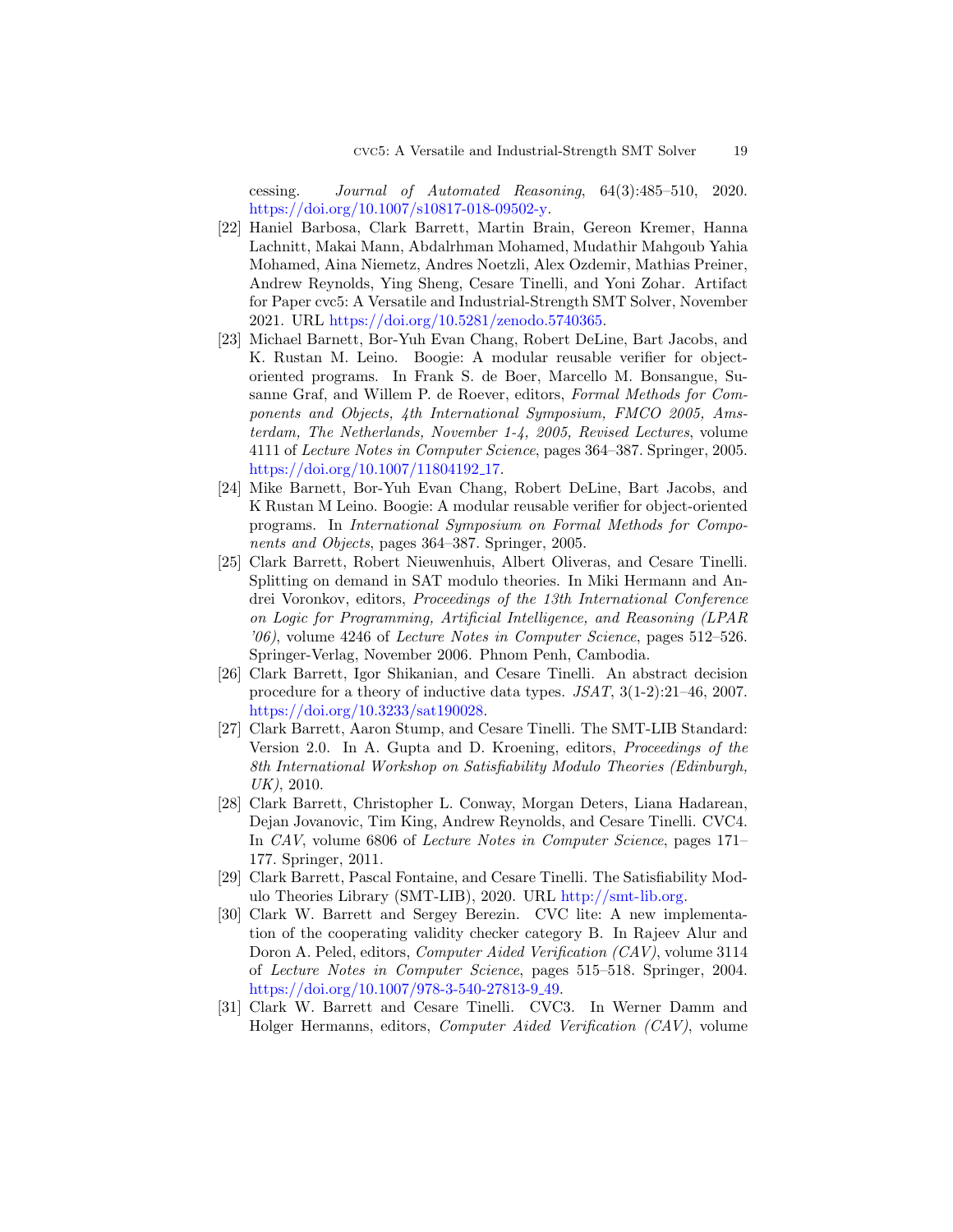4590 of Lecture Notes in Computer Science, pages 298–302. Springer, 2007. [https://doi.org/10.1007/978-3-540-73368-3](https://doi.org/10.1007/978-3-540-73368-3_34)<sub>-</sub>34.

- <span id="page-19-3"></span>[32] David M. Beazley. SWIG: an easy to use tool for integrating scripting languages with C and C++. In Mark Diekhans and Mark Roseman, editors, Fourth Annual USENIX Tcl/Tk Workshop 1996, Monterey, California, USA, July 10-13, 1996. USENIX Association, 1996. URL [https://www.](https://www.usenix.org/legacy/publications/library/proceedings/tcl96/beazley.html) [usenix.org/legacy/publications/library/proceedings/tcl96/beazley.html.](https://www.usenix.org/legacy/publications/library/proceedings/tcl96/beazley.html)
- <span id="page-19-2"></span>[33] Stefan Behnel, Robert Bradshaw, Craig Citro, Lisandro Dalcin, Dag Sverre Seljebotn, and Kurt Smith. Cython: The best of both worlds. Computing in Science & Engineering, 13(2):31–39, 2011.
- <span id="page-19-1"></span>[34] Yves Bertot and Pierre Castéran. Interactive Theorem Proving and Program Development - Coq'Art: The Calculus of Inductive Constructions. Texts in Theoretical Computer Science. An EATCS Series. Springer, 2004. ISBN 978-3-642-05880-6. [https://doi.org/10.1007/978-3-662-07964-5.](https://doi.org/10.1007/978-3-662-07964-5)
- <span id="page-19-5"></span>[35] Armin Biere, Katalin Fazekas, Mathias Fleury, and Maximillian Heisinger. CaDiCaL, Kissat, Paracooba, Plingeling and Treengeling entering the SAT Competition 2020. In Tomas Balyo, Nils Froleyks, Marijn Heule, Markus Iser, Matti Järvisalo, and Martin Suda, editors, Proc. of SAT Competition 2020 – Solver and Benchmark Descriptions, volume B-2020-1 of Department of Computer Science Report Series B, pages 51–53. University of Helsinki, 2020.
- <span id="page-19-7"></span>[36] Jasmin Christian Blanchette, Sascha Böhme, and Lawrence C. Paulson. Extending sledgehammer with SMT solvers. In Nikolaj Bjørner and Viorica Sofronie-Stokkermans, editors, Automated Deduction - CADE-23 - 23rd International Conference on Automated Deduction, Wroclaw, Poland, July 31 - August 5, 2011. Proceedings, volume 6803 of Lecture Notes in Computer Science, pages 116–130. Springer, 2011. [https://doi.org/10.1007/978-3-642-22438-6](https://doi.org/10.1007/978-3-642-22438-6_11) 11.
- <span id="page-19-6"></span>[37] Malik Bouchet, Byron Cook, Bryant Cutler, Anna Druzkina, Andrew Gacek, Liana Hadarean, Ranjit Jhala, Brad Marshall, Daniel Peebles, Neha Rungta, Cole Schlesinger, Chriss Stephens, Carsten Varming, and Andy Warfield. Block public access: trust safety verification of access control policies. In Prem Devanbu, Myra B. Cohen, and Thomas Zimmermann, editors, ESEC/FSE '20: 28th ACM Joint European Software Engineering Conference and Symposium on the Foundations of Software Engineering, Virtual Event, USA, November 8-13, 2020, pages 281–291. ACM, 2020. [https://doi.org/10.1145/3368089.3409728.](https://doi.org/10.1145/3368089.3409728)
- <span id="page-19-4"></span>[38] Thomas Bouton, Diego Caminha B. de Oliveira, David Déharbe, and Pascal Fontaine. veriT: An Open, Trustable and Efficient SMT-Solver. In Renate A. Schmidt, editor, Proc. Conference on Automated Deduction (CADE), volume 5663 of Lecture Notes in Computer Science, pages 151– 156. Springer, 2009. [https://doi.org/10.1007/978-3-642-02959-2](https://doi.org/10.1007/978-3-642-02959-2_12) 12.
- <span id="page-19-0"></span>[39] Thomas Bouton, Diego Caminha Barbosa De Oliveira, David Déharbe, and Pascal Fontaine. veriT: An open, trustable and efficient smt-solver. In Renate A. Schmidt, editor, Automated Deduction - CADE-22, 22nd International Conference on Automated Deduction, Montreal, Canada, August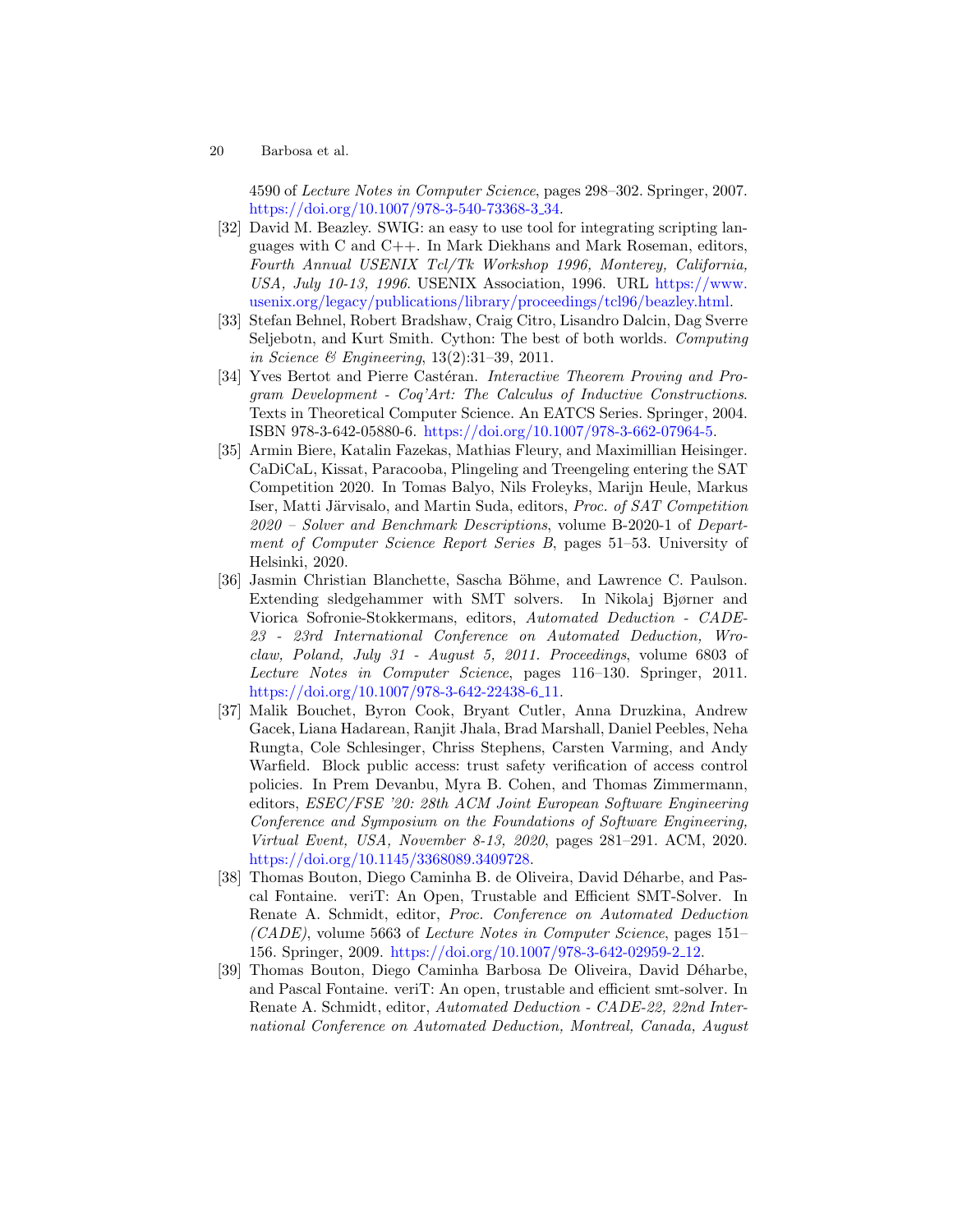2-7, 2009. Proceedings, volume 5663 of Lecture Notes in Computer Science, pages 151–156. Springer, 2009. [https://doi.org/10.1007/978-3-642-02959-](https://doi.org/10.1007/978-3-642-02959-2_12) 2 [12.](https://doi.org/10.1007/978-3-642-02959-2_12)

- <span id="page-20-7"></span>[40] Martin Brain, Aina Niemetz, Mathias Preiner, Andrew Reynolds, Clark W. Barrett, and Cesare Tinelli. Invertibility conditions for floating-point formulas. In Isil Dillig and Serdar Tasiran, editors, Computer Aided Verification - 31st International Conference, CAV 2019, New York City, NY, USA, July 15-18, 2019, Proceedings, Part II, volume 11562 of Lecture Notes in Computer Science, pages 116–136. Springer, 2019. [https://doi.org/10.1007/978-3-030-25543-5](https://doi.org/10.1007/978-3-030-25543-5_8)\_8.
- <span id="page-20-5"></span>[41] Martin Brain, Florian Schanda, and Youcheng Sun. Building better bitblasting for floating-point problems. In TACAS 2019, Prague, Czech Republic, April 6-11, 2019, Proceedings, Part I, volume 11427 of LNCS, pages 79–98. Springer, 2019. [https://doi.org/10.1007/978-3-030-17462-0](https://doi.org/10.1007/978-3-030-17462-0_5) 5.
- <span id="page-20-6"></span>[42] Angelo Brillout, Daniel Kroening, and Thomas Wahl. Mixed abstractions for floating-point arithmetic. In Proceedings of 9th International Conference on Formal Methods in Computer-Aided Design, FMCAD 2009, 15-18 November 2009, Austin, Texas, USA, pages 69–76. IEEE, 2009. [https://doi.org/10.1109/FMCAD.2009.5351141.](https://doi.org/10.1109/FMCAD.2009.5351141)
- <span id="page-20-3"></span>[43] Martin Bromberger and Christoph Weidenbach. Fast cube tests for LIA constraint solving. In IJCAR, volume 9706 of Lecture Notes in Computer Science, pages 116–132. Springer, 2016.
- <span id="page-20-2"></span>[44] Cristian Cadar, Daniel Dunbar, and Dawson R. Engler. KLEE: unassisted and automatic generation of high-coverage tests for complex systems programs. In Richard Draves and Robbert van Renesse, editors, 8th USENIX Symposium on Operating Systems Design and Implementation, OSDI 2008, December 8-10, 2008, San Diego, California, USA, Proceedings, pages 209–224. USENIX Association, 2008. URL [http://www.usenix.](http://www.usenix.org/events/osdi08/tech/full_papers/cadar/cadar.pdf) [org/events/osdi08/tech/full](http://www.usenix.org/events/osdi08/tech/full_papers/cadar/cadar.pdf) papers/cadar/cadar.pdf.
- <span id="page-20-0"></span>[45] Roberto Cavada, Alessandro Cimatti, Michele Dorigatti, Alberto Griggio, Alessandro Mariotti, Andrea Micheli, Sergio Mover, Marco Roveri, and Stefano Tonetta. The nuxmv symbolic model checker. In Armin Biere and Roderick Bloem, editors, Computer Aided Verification - 26th International Conference, CAV 2014, Held as Part of the Vienna Summer of Logic, VSL 2014, Vienna, Austria, July 18-22, 2014. Proceedings, volume 8559 of Lecture Notes in Computer Science, pages 334–342. Springer, 2014. [https://doi.org/10.1007/978-3-319-08867-9](https://doi.org/10.1007/978-3-319-08867-9_22) 22.
- <span id="page-20-1"></span>[46] Adrien Champion, Alain Mebsout, Christoph Sticksel, and Cesare Tinelli. The kind 2 model checker. In Swarat Chaudhuri and Azadeh Farzan, editors, Computer Aided Verification - 28th International Conference, CAV 2016, Toronto, ON, Canada, July 17-23, 2016, Proceedings, Part II, volume 9780 of Lecture Notes in Computer Science, pages 510–517. Springer, 2016. [https://doi.org/10.1007/978-3-319-41540-6](https://doi.org/10.1007/978-3-319-41540-6_29) 29.
- <span id="page-20-4"></span>[47] Jürgen Christ and Jochen Hoenicke. Weakly equivalent arrays. In Fro-Cos, volume 9322 of Lecture Notes in Computer Science, pages 119–134. Springer, 2015.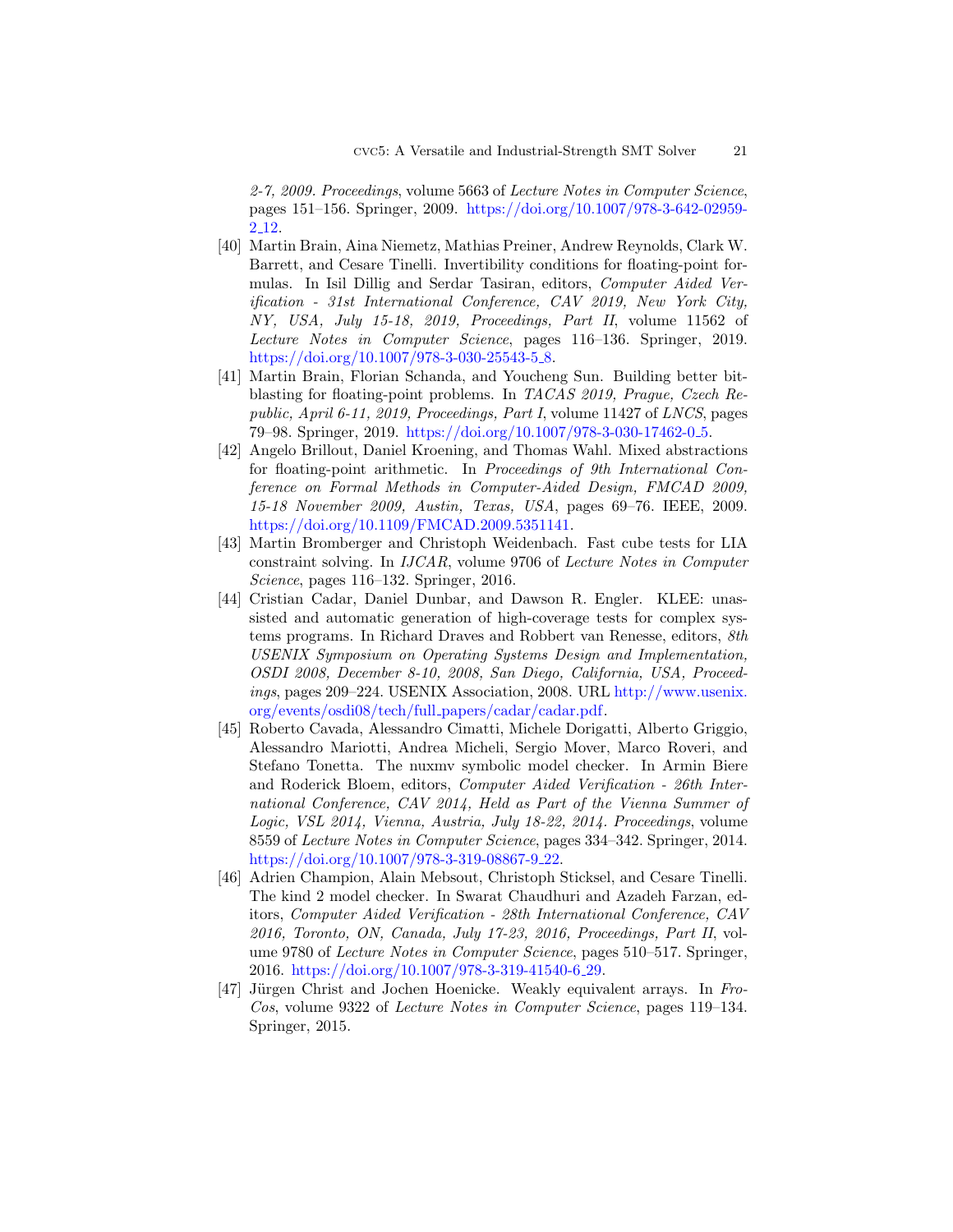- 22 Barbosa et al.
- <span id="page-21-2"></span>[48] Jürgen Christ, Jochen Hoenicke, and Alexander Nutz. Smtinterpol: An interpolating SMT solver. In Alastair F. Donaldson and David Parker, editors, Model Checking Software - 19th International Workshop, SPIN 2012, Oxford, UK, July 23-24, 2012. Proceedings, volume 7385 of Lecture Notes in Computer Science, pages 248–254. Springer, 2012. [https://doi.org/10.1007/978-3-642-31759-0](https://doi.org/10.1007/978-3-642-31759-0_19)<sub>-</sub>19.
- <span id="page-21-7"></span>[49] Alessandro Cimatti, Alberto Griggio, and Roberto Sebastiani. Computing small unsatisfiable cores in satisfiability modulo theories. J. Artif. Intell. Res. (JAIR), 40:701–728, 2011. [https://doi.org/10.1613/jair.3196.](https://doi.org/10.1613/jair.3196)
- <span id="page-21-1"></span>[50] Alessandro Cimatti, Alberto Griggio, Bastiaan Joost Schaafsma, and Roberto Sebastiani. The MathSAT5 SMT Solver. In Proc. TACAS, volume 7795 of Lecture Notes in Computer Science, pages 93–107. Springer, 2013.
- <span id="page-21-5"></span>[51] Alessandro Cimatti, Alberto Griggio, Ahmed Irfan, Marco Roveri, and Roberto Sebastiani. Invariant checking of NRA transition systems via incremental reduction to LRA with EUF. In Axel Legay and Tiziana Margaria, editors, Tools and Algorithms for the Construction and Analysis of Systems - 23rd International Conference, TACAS 2017, Held as Part of the European Joint Conferences on Theory and Practice of Software, ETAPS 2017, Uppsala, Sweden, April 22-29, 2017, Proceedings, Part I, volume 10205 of Lecture Notes in Computer Science, pages 58–75, 2017. [https://doi.org/10.1007/978-3-662-54577-5](https://doi.org/10.1007/978-3-662-54577-5_4) 4.
- <span id="page-21-4"></span>[52] Byron Cook. Formal reasoning about the security of amazon web services. In Hana Chockler and Georg Weissenbacher, editors, Computer Aided Verification - 30th International Conference, CAV 2018, Held as Part of the Federated Logic Conference, FloC 2018, Oxford, UK, July 14-17, 2018, Proceedings, Part I, volume 10981 of Lecture Notes in Computer Science, pages 38–47. Springer, 2018. [https://doi.org/10.1007/978-3-319-96145-3](https://doi.org/10.1007/978-3-319-96145-3_3) 3.
- <span id="page-21-8"></span>[53] Robert Corbett. Gnu bison, 2021. URL [https://www.gnu.org/software/](https://www.gnu.org/software/bison/) [bison/.](https://www.gnu.org/software/bison/)
- <span id="page-21-3"></span>[54] Florian Corzilius, Gereon Kremer, Sebastian Junges, Stefan Schupp, and Erika Abrahám. SMT-RAT: an open source  $C++$  toolbox for strategic and parallel SMT solving. In Marijn Heule and Sean A. Weaver, editors, Theory and Applications of Satisfiability Testing - SAT 2015 - 18th International Conference, Austin, TX, USA, September 24-27, 2015, Proceedings, volume 9340 of Lecture Notes in Computer Science, pages 360–368. Springer, 2015. [https://doi.org/10.1007/978-3-319-24318-4](https://doi.org/10.1007/978-3-319-24318-4_26) 26.
- <span id="page-21-6"></span>[55] William Craig. Linear reasoning. A new form of the herbrand-gentzen theorem. J. Symb. Log.,  $22(3):250-268$ , 1957. [https://doi.org/10.2307/2963593.](https://doi.org/10.2307/2963593)
- <span id="page-21-0"></span>[56] Pascal Cuoq, Florent Kirchner, Nikolai Kosmatov, Virgile Prevosto, Julien Signoles, and Boris Yakobowski. Frama-c - A software analysis perspective. In George Eleftherakis, Mike Hinchey, and Mike Holcombe, editors, Software Engineering and Formal Methods - 10th International Conference, SEFM 2012, Thessaloniki, Greece, October 1-5, 2012. Proceedings, vol-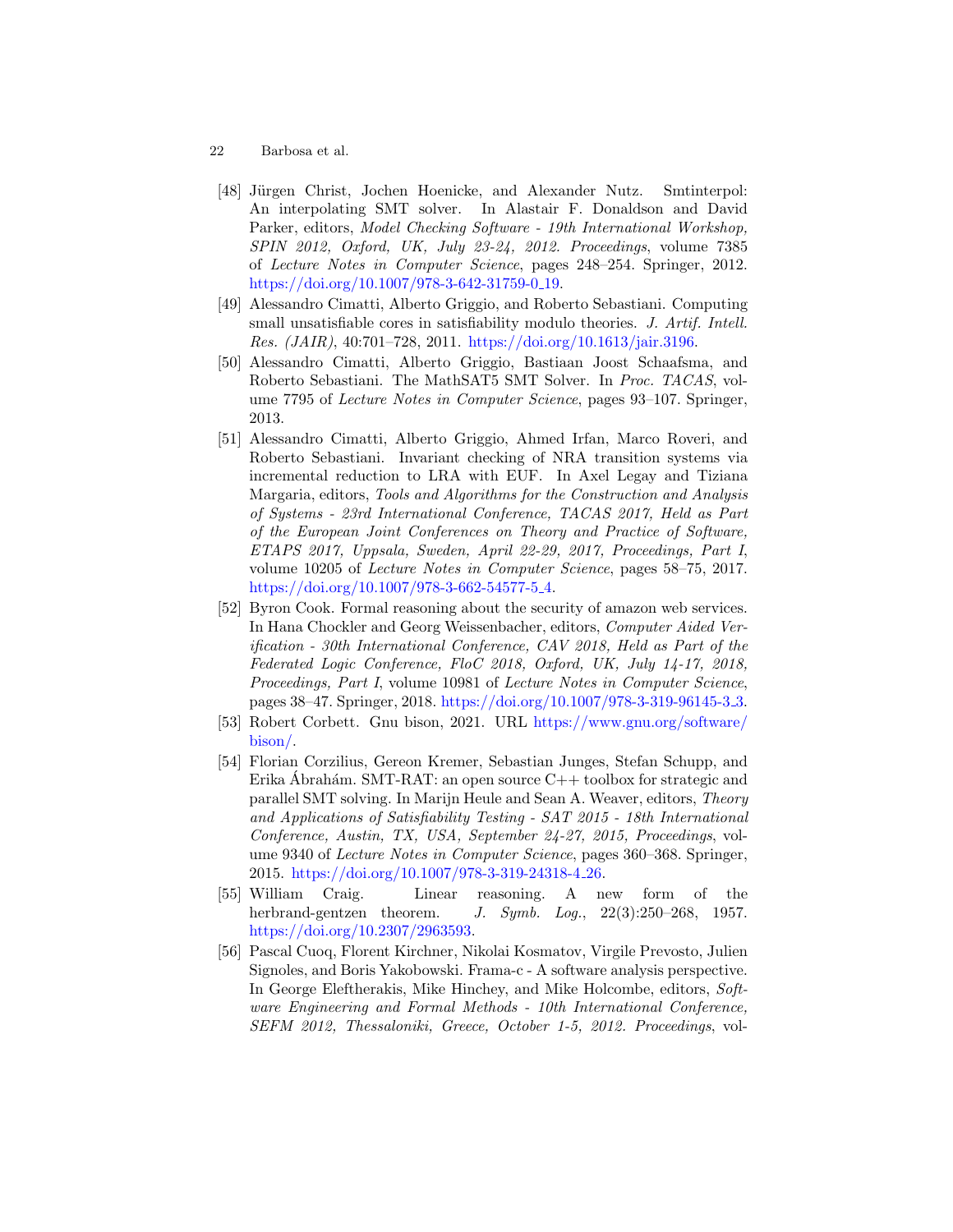ume 7504 of Lecture Notes in Computer Science, pages 233–247. Springer, 2012. [https://doi.org/10.1007/978-3-642-33826-7](https://doi.org/10.1007/978-3-642-33826-7_16) 16.

- <span id="page-22-3"></span>[57] Leonardo de Moura and Sebastian Ullrich. The lean 4 theorem prover and programming language. In André Platzer and Geoff Sutcliffe, editors, Automated Deduction - CADE 28 - 28th International Conference on Automated Deduction, Virtual Event, July 12-15, 2021, Proceedings, volume 12699 of Lecture Notes in Computer Science, pages 625–635. Springer, 2021. [https://doi.org/10.1007/978-3-030-79876-5](https://doi.org/10.1007/978-3-030-79876-5_37) 37.
- <span id="page-22-4"></span>[58] Leonardo Mendonça de Moura and Nikolaj Bjørner. Efficient ematching for SMT solvers. In Frank Pfenning, editor, Automated Deduction - CADE-21, 21st International Conference on Automated Deduction, Bremen, Germany, July 17-20, 2007, Proceedings, volume 4603 of Lecture Notes in Computer Science, pages 183–198. Springer, 2007. [https://doi.org/10.1007/978-3-540-73595-3](https://doi.org/10.1007/978-3-540-73595-3_13) 13.
- <span id="page-22-1"></span>[59] Leonardo Mendonça de Moura and Nikolaj Bjørner. Z3: an efficient SMT solver. volume 4963 of Lecture Notes in Computer Science, pages 337–340. Springer, 2008. [https://doi.org/10.1007/978-3-540-78800-3](https://doi.org/10.1007/978-3-540-78800-3_24) 24.
- <span id="page-22-7"></span>[60] Leonardo Mendonça de Moura and Nikolaj Bjørner. Generalized, efficient array decision procedures. In FMCAD, pages 45–52. IEEE, 2009.
- <span id="page-22-8"></span>[61] David Detlefs, Greg Nelson, and James B. Saxe. Simplify: a theorem prover for program checking. J. ACM, 52(3):365–473, 2005.
- <span id="page-22-6"></span>[62] Isil Dillig, Thomas Dillig, and Alex Aiken. Cuts from proofs: a complete and practical technique for solving linear inequalities over integers. Formal Methods Syst. Des., 39(3):246–260, 2011.
- <span id="page-22-0"></span>[63] Bruno Dutertre. Yices 2.2. In Armin Biere and Roderick Bloem, editors, *Computer Aided Verification (CAV)*, volume 8559 of *Lec*ture Notes in Computer Science, pages 737–744. Springer, 2014. [https://doi.org/10.1007/978-3-319-08867-9](https://doi.org/10.1007/978-3-319-08867-9_49) 49.
- <span id="page-22-5"></span>[64] Bruno Dutertre and Leonardo Mendonça de Moura. A fast lineararithmetic solver for  $DPLL(T)$ . In CAV, volume 4144 of Lecture Notes in Computer Science, pages 81–94. Springer, 2006.
- <span id="page-22-2"></span>[65] Niklas Eén and Niklas Sörensson. An extensible SAT-solver. In  $SAT$ , volume 2919 of Lecture Notes in Computer Science, pages 502–518. Springer, 2003.
- <span id="page-22-9"></span>[66] Burak Ekici, Alain Mebsout, Cesare Tinelli, Chantal Keller, Guy Katz, Andrew Reynolds, and Clark W. Barrett. Smtcoq: A plug-in for integrating SMT solvers into coq. In Rupak Majumdar and Viktor Kuncak, editors, Computer Aided Verification (CAV), volume 10427 of Lecture Notes in Computer Science, pages 126–133. Springer, 2017. [https://doi.org/10.1007/978-3-319-63390-9](https://doi.org/10.1007/978-3-319-63390-9_7)<sub>-7</sub>.
- <span id="page-22-10"></span>[67] Matthew England, Russell J. Bradford, James H. Davenport, and David J. Wilson. Choosing a variable ordering for truth-table invariant cylindrical algebraic decomposition by incremental triangular decomposition. In Hoon Hong and Chee Yap, editors, Mathematical Software - ICMS 2014 - 4th International Congress, Seoul, South Korea, August 5-9, 2014. Proceed-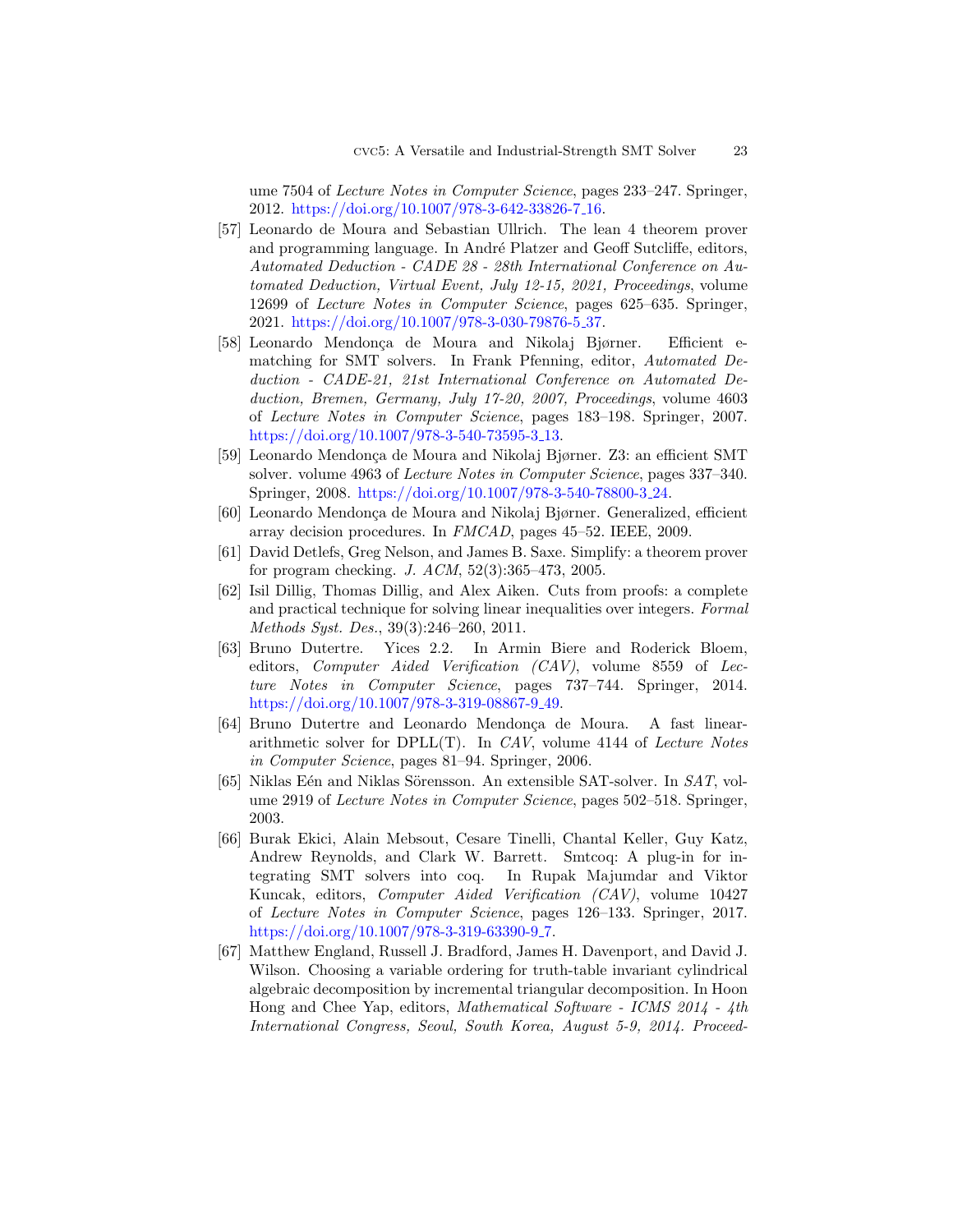ings, volume 8592 of Lecture Notes in Computer Science, pages 450–457. Springer, 2014. [https://doi.org/10.1007/978-3-662-44199-2](https://doi.org/10.1007/978-3-662-44199-2_68) 68.

- <span id="page-23-0"></span>[68] Jean-Christophe Filliâtre and Andrei Paskevich. Why3 - where programs meet provers. In Matthias Felleisen and Philippa Gardner, editors, Programming Languages and Systems - 22nd European Symposium on Programming, ESOP 2013, Held as Part of the European Joint Conferences on Theory and Practice of Software, ETAPS 2013, Rome, Italy, March 16- 24, 2013. Proceedings, volume 7792 of Lecture Notes in Computer Science, pages 125–128. Springer, 2013. [https://doi.org/10.1007/978-3-642-37036-](https://doi.org/10.1007/978-3-642-37036-6_8) 6.[8.](https://doi.org/10.1007/978-3-642-37036-6_8)
- <span id="page-23-4"></span>[69] Vijay Ganesh and David L. Dill. A decision procedure for bit-vectors and arrays. In Werner Damm and Holger Hermanns, editors, Computer Aided Verification, 19th International Conference, CAV 2007, Berlin, Germany, July 3-7, 2007, Proceedings, volume 4590 of Lecture Notes in Computer Science, pages 519–531. Springer, 2007. [https://doi.org/10.1007/978-3-](https://doi.org/10.1007/978-3-540-73368-3_52) [540-73368-3](https://doi.org/10.1007/978-3-540-73368-3_52) 52.
- <span id="page-23-2"></span>[70] Patrice Godefroid, Michael Y. Levin, and David A. Molnar. SAGE: whitebox fuzzing for security testing. *Commun. ACM*,  $55(3):40-44$ ,  $2012$ . [https://doi.org/10.1145/2093548.2093564.](https://doi.org/10.1145/2093548.2093564)
- <span id="page-23-5"></span>[71] Alberto Griggio. An Effective SMT Engine for Formal Verification. PhD thesis, University of Trento, Italy, 2009.
- <span id="page-23-6"></span>[72] Alberto Griggio. A practical approach to satisfiability modulo linear integer arithmetic. Journal on Satisfiability, Boolean Modeling and Computation,  $8(1-2)$ :1-27, 2012.
- <span id="page-23-3"></span>[73] Sumit Gulwani, Susmit Jha, Ashish Tiwari, and Ramarathnam Venkatesan. Synthesis of loop-free programs. In Mary W. Hall and David A. Padua, editors, *Proceedings of the 32nd ACM SIGPLAN Con*ference on Programming Language Design and Implementation, PLDI 2011, San Jose, CA, USA, June 4-8, 2011, pages 62–73. ACM, 2011. [https://doi.org/10.1145/1993498.1993506.](https://doi.org/10.1145/1993498.1993506)
- <span id="page-23-7"></span>[74] Liana Hadarean. An efficient and trustworthy theory solver for bit-vectors in satisfiability modulo theories. PhD thesis, Citeseer, 2015.
- <span id="page-23-8"></span>[75] Liana Hadarean, Clark W. Barrett, Andrew Reynolds, Cesare Tinelli, and Morgan Deters. Fine grained SMT proofs for the theory of fixed-width bit-vectors. In Martin Davis, Ansgar Fehnker, Annabelle McIver, and Andrei Voronkov, editors, Logic for Programming, Artificial Intelligence, and Reasoning - 20th International Conference, LPAR-20 2015, Suva, Fiji, November 24-28, 2015, Proceedings, volume 9450 of Lecture Notes in Computer Science, pages 340–355. Springer, 2015. [https://doi.org/10.1007/978-3-662-48899-7](https://doi.org/10.1007/978-3-662-48899-7_24) 24.
- <span id="page-23-1"></span>[76] Akos Hajdu and Dejan Jovanovic. solc-verify: A modular verifier for solid- ´ ity smart contracts. In Supratik Chakraborty and Jorge A. Navas, editors, Verified Software. Theories, Tools, and Experiments - 11th International Conference, VSTTE 2019, New York City, NY, USA, July 13-14, 2019, Revised Selected Papers, volume 12031 of Lecture Notes in Computer Sci-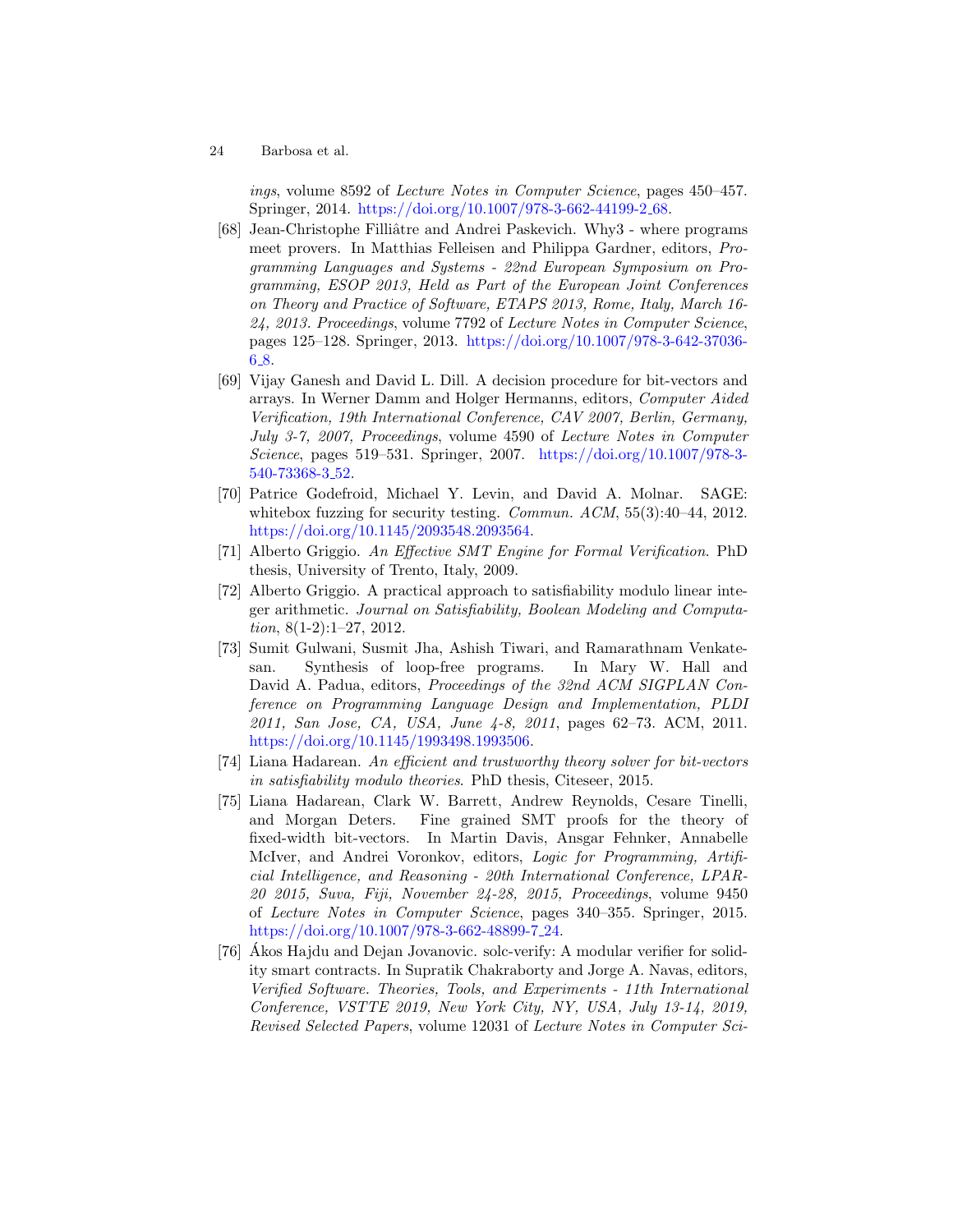ence, pages 161–179. Springer, 2019. [https://doi.org/10.1007/978-3-030-](https://doi.org/10.1007/978-3-030-41600-3_11) [41600-3](https://doi.org/10.1007/978-3-030-41600-3_11) 11.

- <span id="page-24-9"></span>[77] R. Harper, F. Honsell, and G. Plotkin. A Framework for Defining Logics. Journal of the Association for Computing Machinery, 40(1):143–184, January 1993.
- <span id="page-24-1"></span>[78] David Hauzar, Claude Marché, and Yannick Moy. Counterexamples from proof failures in SPARK. In Rocco De Nicola and eva Kühn, editors, Software Engineering and Formal Methods - 14th International Conference, SEFM 2016, Held as Part of STAF 2016, Vienna, Austria, July 4-8, 2016, Proceedings, volume 9763 of Lecture Notes in Computer Science, pages 215–233. Springer, 2016. [https://doi.org/10.1007/978-3-319-41591-](https://doi.org/10.1007/978-3-319-41591-8_15) 8.[15.](https://doi.org/10.1007/978-3-319-41591-8_15)
- <span id="page-24-11"></span>[79] R. J. M. Hughes. Super combinators: a new implementation method for applicative languages. In Symposium on LISP and Functional Programming, pages 1–10, 1982.
- <span id="page-24-0"></span>[80] Antti E. J. Hyvärinen, Matteo Marescotti, Leonardo Alt, and Natasha Sharygina. OpenSMT2: An SMT solver for multi-core and cloud computing. In Nadia Creignou and Daniel Le Berre, editors, Theory and Applications of Satisfiability Testing - SAT 2016 - 19th International Conference, Bordeaux, France, July 5-8, 2016, Proceedings, volume 9710 of Lecture Notes in Computer Science, pages 547–553. Springer, 2016. [https://doi.org/10.1007/978-3-319-40970-2](https://doi.org/10.1007/978-3-319-40970-2_35) 35.
- <span id="page-24-7"></span>[81] Radu Iosif, Cristina Serban, Andrew Reynolds, and Mihaela Sighireanu. Encoding separation logic in smt-lib v2.5. 2018.
- <span id="page-24-2"></span>[82] Dejan Jovanovic and Clark W. Barrett. Polite theories revisited. In LPAR (Yogyakarta), volume 6397 of Lecture Notes in Computer Science, pages 402–416. Springer, 2010.
- <span id="page-24-3"></span>[83] Dejan Jovanovic and Clark W. Barrett. Being careful about theory combination. Formal Methods Syst. Des., 42(1):67–90, 2013.
- <span id="page-24-10"></span>[84] Dejan Jovanovic and Bruno Dutertre. Libpoly: A library for reasoning about polynomials. In Proc. 15th International Workshop on Satisfiability Modulo Theories (SMT 2017), number 1889, 2017.
- <span id="page-24-8"></span>[85] Guy Katz, Clark W. Barrett, Cesare Tinelli, Andrew Reynolds, and Liana Hadarean. Lazy proofs for dpll(t)-based SMT solvers. In Ruzica Piskac and Muralidhar Talupur, editors, 2016 Formal Methods in Computer-Aided Design, FMCAD 2016, Mountain View, CA, USA, October 3-6, 2016, pages 93–100. IEEE, 2016. [https://doi.org/10.1109/FMCAD.2016.7886666.](https://doi.org/10.1109/FMCAD.2016.7886666)
- <span id="page-24-4"></span>[86] Tim King. Effective Algorithms for the Satisfiability of Quantifier-Free Formulas Over Linear Real and Integer Arithmetic. PhD thesis, New York University, 2014.
- <span id="page-24-5"></span>[87] Tim King, Clark W. Barrett, and Bruno Dutertre. Simplex with sum of infeasibilities for SMT. In Formal Methods in Computer-Aided Design, FMCAD 2013, Portland, OR, USA, October 20-23, 2013, pages 189–196. IEEE, 2013. URL [https://ieeexplore.ieee.org/document/6679409/.](https://ieeexplore.ieee.org/document/6679409/)
- <span id="page-24-6"></span>[88] Tim King, Clark W. Barrett, and Cesare Tinelli. Leveraging linear and mixed integer programming for SMT. In Formal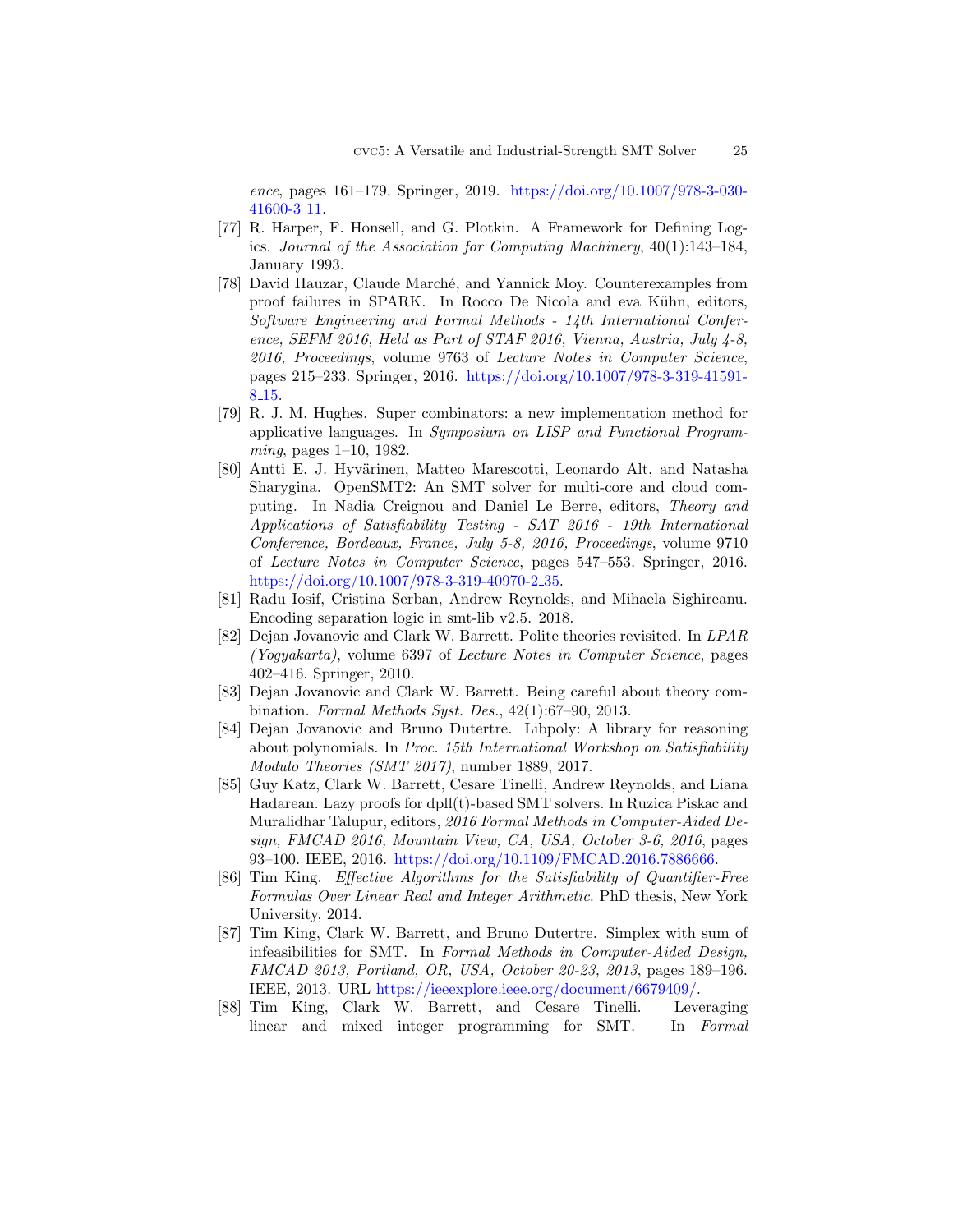Methods in Computer-Aided Design, FMCAD 2014, Lausanne, Switzerland, October 21-24, 2014, pages 139–146. IEEE, 2014. [https://doi.org/10.1109/FMCAD.2014.6987606.](https://doi.org/10.1109/FMCAD.2014.6987606)

- <span id="page-25-7"></span>[89] K. M. Leino. Accessible software verification with dafny. IEEE Software, 34(06):94–97, nov 2017. ISSN 1937-4194. [https://doi.org/10.1109/MS.2017.4121212.](https://doi.org/10.1109/MS.2017.4121212)
- <span id="page-25-0"></span>[90] K. Rustan M. Leino. Dafny: An automatic program verifier for functional correctness. In Edmund M. Clarke and Andrei Voronkov, editors, Logic for Programming, Artificial Intelligence, and Reasoning - 16th International Conference, LPAR-16, Dakar, Senegal, April 25-May 1, 2010, Revised Selected Papers, volume 6355 of Lecture Notes in Computer Science, pages 348–370. Springer, 2010. [https://doi.org/10.1007/978-3-642-17511-4](https://doi.org/10.1007/978-3-642-17511-4_20) 20.
- <span id="page-25-6"></span>[91] Sheng Liang. The Java Native interface : programmer's guide and specification / Sheng Liang. Java series. Addison-Wesley, Reading, Mass. ; Harlow, England, 1999. ISBN 0201325772.
- <span id="page-25-4"></span>[92] Tianyi Liang, Andrew Reynolds, Cesare Tinelli, Clark W. Barrett, and Morgan Deters. A DPLL(T) theory solver for a theory of strings and regular expressions. In CAV, volume 8559 of Lecture Notes in Computer Science, pages 646–662. Springer, 2014.
- <span id="page-25-5"></span>[93] Tianyi Liang, Nestan Tsiskaridze, Andrew Reynolds, Cesare Tinelli, and Clark W. Barrett. A decision procedure for regular membership and length constraints over unbounded strings. In FroCos, volume 9322 of Lecture Notes in Computer Science, pages 135–150. Springer, 2015.
- <span id="page-25-1"></span>[94] Cristian Mattarei, Makai Mann, Clark W. Barrett, Ross G. Daly, Dillon Huff, and Pat Hanrahan. Cosa: Integrated verification for agile hardware design. In Nikolaj Bjørner and Arie Gurfinkel, editors, 2018 Formal Methods in Computer Aided Design, FMCAD 2018, Austin, TX, USA, October 30 - November 2, 2018, pages 1–5. IEEE, 2018. [https://doi.org/10.23919/FMCAD.2018.8603014.](https://doi.org/10.23919/FMCAD.2018.8603014)
- <span id="page-25-3"></span>[95] Baoluo Meng, Andrew Reynolds, Cesare Tinelli, and Clark W. Barrett. Relational constraint solving in SMT. In Leonardo de Moura, editor, Automated Deduction - CADE 26 - 26th International Conference on Automated Deduction, Gothenburg, Sweden, August 6-11, 2017, Proceedings, volume 10395 of Lecture Notes in Computer Science, pages 148–165. Springer, 2017. [https://doi.org/10.1007/978-3-319-63046-5](https://doi.org/10.1007/978-3-319-63046-5_10) 10.
- <span id="page-25-8"></span>[96] Aina Niemetz and Mathias Preiner. Ternary propagation-based local search for more bit-precise reasoning. In 2020 Formal Methods in Computer Aided Design, FMCAD 2020, Haifa, Israel, September 21-24, 2020, pages 214–224. IEEE, 2020. [https://doi.org/10.34727/2020/isbn.978-3-](https://doi.org/10.34727/2020/isbn.978-3-85448-042-6_29) [85448-042-6](https://doi.org/10.34727/2020/isbn.978-3-85448-042-6_29) 29.
- <span id="page-25-2"></span>[97] Aina Niemetz and Mathias Preiner. Bitwuzla at the SMT-COMP 2020. CoRR, abs/2006.01621, 2020. URL [https://arxiv.org/abs/2006.01621.](https://arxiv.org/abs/2006.01621)
- <span id="page-25-9"></span>[98] Aina Niemetz, Mathias Preiner, and Armin Biere. Propagation based local search for bit-precise reasoning. Formal Methods Syst. Des., 51(3):608–636, 2017. [https://doi.org/10.1007/s10703-017-0295-6.](https://doi.org/10.1007/s10703-017-0295-6)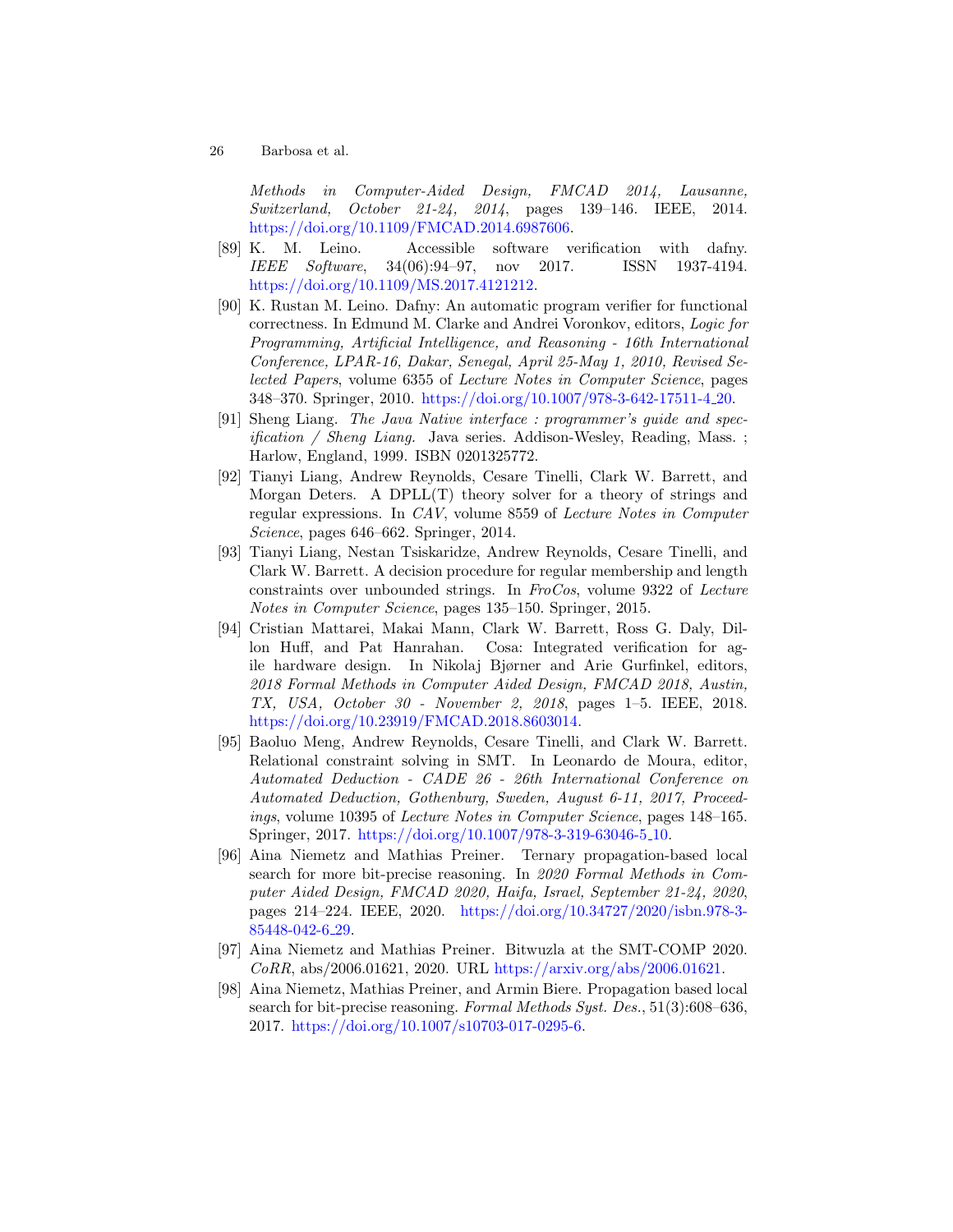- <span id="page-26-0"></span>[99] Aina Niemetz, Mathias Preiner, Clifford Wolf, and Armin Biere. Btor2 , btormc and boolector 3.0. In Hana Chockler and Georg Weissenbacher, editors, Computer Aided Verification - 30th International Conference, CAV 2018, Held as Part of the Federated Logic Conference, FloC 2018, Oxford, UK, July 14-17, 2018, Proceedings, Part I, volume 10981 of Lecture Notes in Computer Science, pages 587–595. Springer, 2018. [https://doi.org/10.1007/978-3-319-96145-3](https://doi.org/10.1007/978-3-319-96145-3_32) 32.
- <span id="page-26-7"></span>[100] Aina Niemetz, Mathias Preiner, Andrew Reynolds, Yoni Zohar, Clark W. Barrett, and Cesare Tinelli. Towards bit-width-independent proofs in SMT solvers. In Pascal Fontaine, editor, Automated Deduction - CADE 27 - 27th International Conference on Automated Deduction, Natal, Brazil, August 27-30, 2019, Proceedings, volume 11716 of Lecture Notes in Computer Science, pages 366–384. Springer, 2019. [https://doi.org/10.1007/978-3-030-](https://doi.org/10.1007/978-3-030-29436-6_22) [29436-6](https://doi.org/10.1007/978-3-030-29436-6_22) 22.
- <span id="page-26-1"></span>[101] Aina Niemetz, Mathias Preiner, Andrew Reynolds, Clark W. Barrett, and Cesare Tinelli. Syntax-guided quantifier instantiation. In Jan Friso Groote and Kim Guldstrand Larsen, editors, Tools and Algorithms for the Construction and Analysis of Systems - 27th International Conference, TACAS 2021, Held as Part of the European Joint Conferences on Theory and Practice of Software, ETAPS 2021, Luxembourg City, Luxembourg, March 27 - April 1, 2021, Proceedings, Part II, volume 12652 of Lecture Notes in Computer Science, pages 145–163. Springer, 2021. [https://doi.org/10.1007/978-3-030-72013-1](https://doi.org/10.1007/978-3-030-72013-1_8) 8.
- <span id="page-26-5"></span>[102] Aina Niemetz, Mathias Preiner, Andrew Reynolds, Clark W. Barrett, and Cesare Tinelli. On solving quantified bit-vector constraints using invertibility conditions. Formal Methods Syst. Des., 57(1):87–115, 2021. [https://doi.org/10.1007/s10703-020-00359-9.](https://doi.org/10.1007/s10703-020-00359-9)
- <span id="page-26-2"></span>[103] Robert Nieuwenhuis, Albert Oliveras, and Cesare Tinelli. Solving SAT and SAT modulo theories: From an abstract davis–putnam– logemann–loveland procedure to dpll(T). J.  $ACM$ , 53(6):937–977, 2006. [https://doi.org/10.1145/1217856.1217859.](https://doi.org/10.1145/1217856.1217859)
- <span id="page-26-6"></span>[104] Tobias Nipkow, Lawrence C. Paulson, and Markus Wenzel. Isabelle/HOL - A Proof Assistant for Higher-Order Logic, volume 2283 of Lecture Notes in Computer Science. Springer, 2002. ISBN 3-540-43376-7. [https://doi.org/10.1007/3-540-45949-9.](https://doi.org/10.1007/3-540-45949-9)
- <span id="page-26-4"></span>[105] Andres Nötzli, Andrew Reynolds, Haniel Barbosa, Aina Niemetz, Mathias Preiner, Clark W. Barrett, and Cesare Tinelli. Syntax-guided rewrite rule enumeration for SMT solvers. In Mikolás Janota and Inês Lynce, editors, Theory and Applications of Satisfiability Testing - SAT 2019 - 22nd International Conference, SAT 2019, Lisbon, Portugal, July 9-12, 2019, Proceedings, volume 11628 of Lecture Notes in Computer Science, pages 279–297. Springer, 2019. [https://doi.org/10.1007/978-3-030-24258-9](https://doi.org/10.1007/978-3-030-24258-9_20) 20.
- <span id="page-26-3"></span>[106] Saswat Padhi, Elizabeth Polgreen, Mukund Raghothaman, Andrew Reynolds, and Abhishek Udupa. The sygus language standard version 2.1, 2021.
- <span id="page-26-8"></span>[107] Terence Parr. ANTLRv3, 2021. URL [https://www.antlr3.org/.](https://www.antlr3.org/)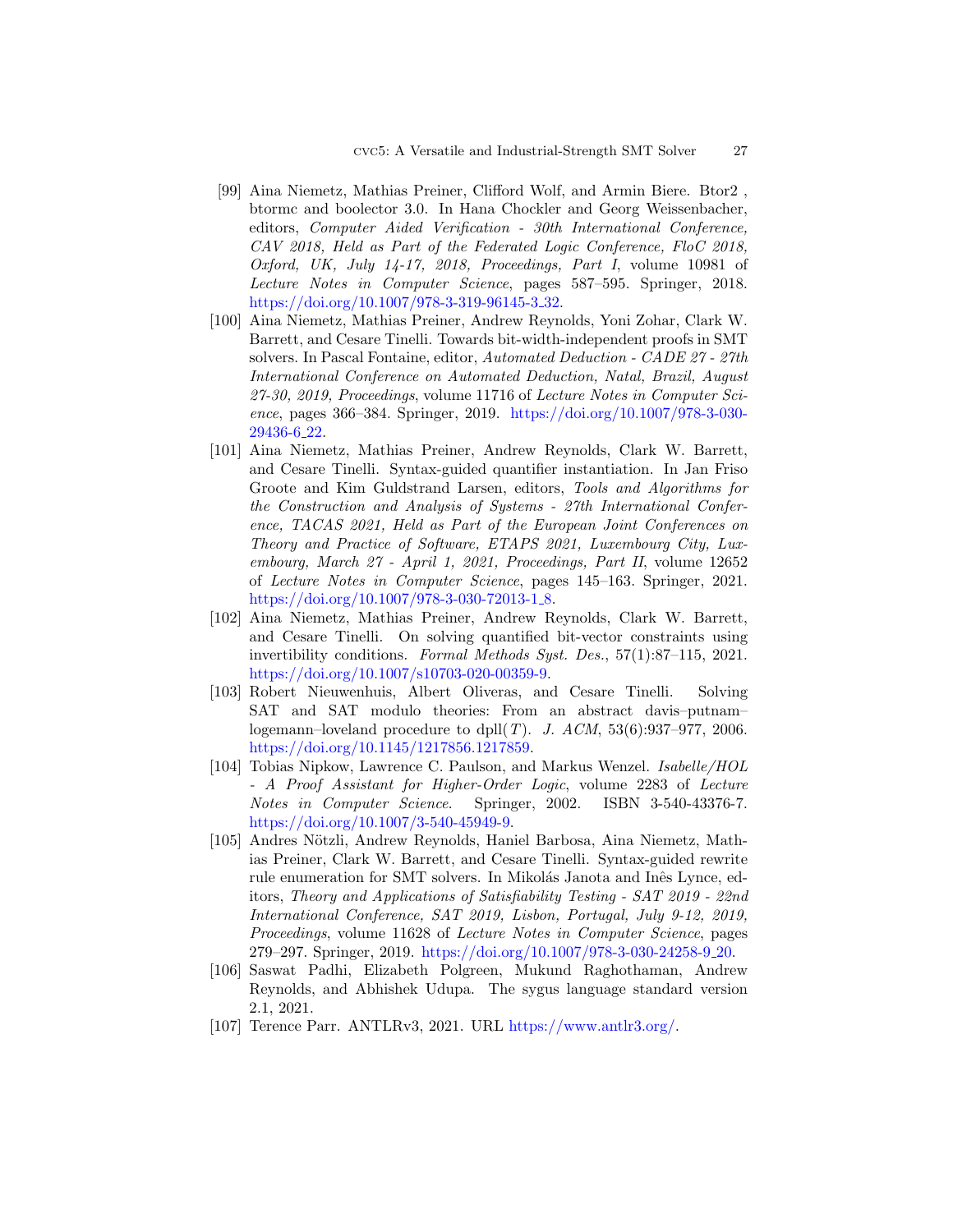- 28 Barbosa et al.
- <span id="page-27-8"></span>[108] Vern Paxson. Flex lexical analyser generator, 2021. URL [https://github.](https://github.com/westes/flex) [com/westes/flex.](https://github.com/westes/flex)
- <span id="page-27-7"></span>[109] Ruzica Piskac and Viktor Kuncak. Decision procedures for multisets with cardinality constraints. In Francesco Logozzo, Doron A. Peled, and Lenore D. Zuck, editors, Verification, Model Checking, and Abstract Interpretation, 9th International Conference, VMCAI 2008, San Francisco, USA, January 7-9, 2008, Proceedings, volume 4905 of Lecture Notes in Computer Science, pages 218–232. Springer, 2008. [https://doi.org/10.1007/978-3-540-78163-9](https://doi.org/10.1007/978-3-540-78163-9_20)<sub>-20</sub>.
- <span id="page-27-1"></span>[110] Silvio Ranise, Christophe Ringeissen, and Calogero G. Zarba. Combining data structures with nonstably infinite theories using many-sorted logic. In FroCoS, volume 3717 of Lecture Notes in Computer Science, pages 48–64. Springer, 2005.
- <span id="page-27-2"></span>[111] Andrew Reynolds and Jasmin Christian Blanchette. A decision procedure for (co)datatypes in SMT solvers. In Amy P. Felty and Aart Middeldorp, editors, Automated Deduction - CADE-25 - 25th International Conference on Automated Deduction, Berlin, Germany, August 1-7, 2015, Proceedings, volume 9195 of Lecture Notes in Computer Science, pages 197–213. Springer, 2015. [https://doi.org/10.1007/978-3-319-21401-6](https://doi.org/10.1007/978-3-319-21401-6_13) 13.
- <span id="page-27-6"></span>[112] Andrew Reynolds and Viktor Kuncak. Induction for SMT solvers. In Deepak D'Souza, Akash Lal, and Kim Guldstrand Larsen, editors, Verification, Model Checking, and Abstract Interpretation - 16th International Conference, VMCAI 2015, Mumbai, India, January 12-14, 2015. Proceedings, volume 8931 of Lecture Notes in Computer Science, pages 80–98. Springer, 2015. [https://doi.org/10.1007/978-3-662-46081-8](https://doi.org/10.1007/978-3-662-46081-8_5) 5.
- <span id="page-27-3"></span>[113] Andrew Reynolds, Cesare Tinelli, Amit Goel, and Sava Krstic. Finite model finding in SMT. In Natasha Sharygina and Helmut Veith, editors, Computer Aided Verification - 25th International Conference, CAV 2013, Saint Petersburg, Russia, July 13-19, 2013. Proceedings, volume 8044 of Lecture Notes in Computer Science, pages 640–655. Springer, 2013. [https://doi.org/10.1007/978-3-642-39799-8](https://doi.org/10.1007/978-3-642-39799-8_42) 42.
- <span id="page-27-5"></span>[114] Andrew Reynolds, Cesare Tinelli, Amit Goel, Sava Krstic, Morgan Deters, and Clark W. Barrett. Quantifier instantiation techniques for finite model finding in SMT. In Maria Paola Bonacina, editor, Automated Deduction - CADE-24 - 24th International Conference on Automated Deduction, Lake Placid, NY, USA, June 9-14, 2013. Proceedings, volume 7898 of Lecture Notes in Computer Science, pages 377–391. Springer, 2013. [https://doi.org/10.1007/978-3-642-38574-2](https://doi.org/10.1007/978-3-642-38574-2_26) 26.
- <span id="page-27-4"></span>[115] Andrew Reynolds, Cesare Tinelli, and Leonardo Mendonça de Moura. Finding conflicting instances of quantified formulas in SMT. In Formal Methods in Computer-Aided Design, FMCAD 2014, Lausanne, Switzerland, October 21-24, 2014, pages 195–202. IEEE, 2014. [https://doi.org/10.1109/FMCAD.2014.6987613.](https://doi.org/10.1109/FMCAD.2014.6987613)
- <span id="page-27-0"></span>[116] Andrew Reynolds, Morgan Deters, Viktor Kuncak, Cesare Tinelli, and Clark W. Barrett. Counterexample-guided quantifier instantiation for synthesis in SMT. In Daniel Kroening and Corina S. Pasareanu, editors,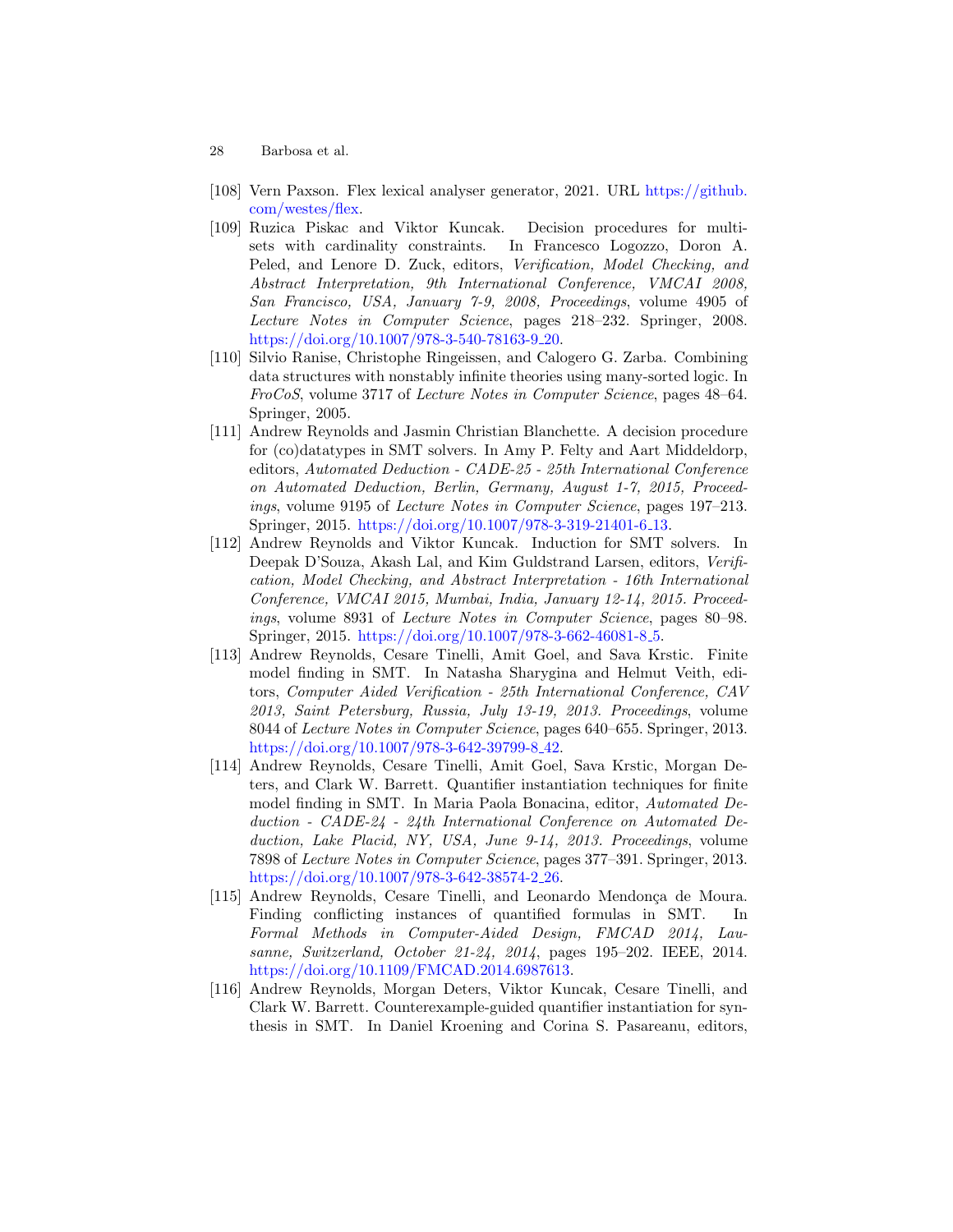Computer Aided Verification - 27th International Conference, CAV 2015, San Francisco, CA, USA, July 18-24, 2015, Proceedings, Part II, volume 9207 of Lecture Notes in Computer Science, pages 198–216. Springer, 2015. [https://doi.org/10.1007/978-3-319-21668-3](https://doi.org/10.1007/978-3-319-21668-3_12) 12.

- <span id="page-28-6"></span>[117] Andrew Reynolds, Jasmin Christian Blanchette, Simon Cruanes, and Cesare Tinelli. Model finding for recursive functions in SMT. In Nicola Olivetti and Ashish Tiwari, editors, Automated Reasoning - 8th International Joint Conference, IJCAR 2016, Coimbra, Portugal, June 27 - July 2, 2016, Proceedings, volume 9706 of Lecture Notes in Computer Science, pages 133–151. Springer, 2016. [https://doi.org/10.1007/978-3-319-40229-](https://doi.org/10.1007/978-3-319-40229-1_10) 1 [10.](https://doi.org/10.1007/978-3-319-40229-1_10)
- <span id="page-28-3"></span>[118] Andrew Reynolds, Radu Iosif, Cristina Serban, and Tim King. A decision procedure for separation logic in SMT. In Cyrille Artho, Axel Legay, and Doron Peled, editors, Automated Technology for Verification and Analysis - 14th International Symposium, ATVA 2016, Chiba, Japan, October 17- 20, 2016, Proceedings, volume 9938 of Lecture Notes in Computer Science, pages 244–261, 2016. [https://doi.org/10.1007/978-3-319-46520-3](https://doi.org/10.1007/978-3-319-46520-3_16) 16.
- <span id="page-28-0"></span>[119] Andrew Reynolds, Tim King, and Viktor Kuncak. Solving quantified linear arithmetic by counterexample-guided instantiation. Formal Methods Syst. Des., 51(3):500–532, 2017. [https://doi.org/10.1007/s10703-017-0290-y.](https://doi.org/10.1007/s10703-017-0290-y)
- <span id="page-28-1"></span>[120] Andrew Reynolds, Cesare Tinelli, Dejan Jovanovic, and Clark W. Barrett. Designing theory solvers with extensions. In Clare Dixon and Marcelo Finger, editors, Frontiers of Combining Systems - 11th International Symposium, FroCoS 2017, Brasília, Brazil, September 27-29, 2017, Proceedings, volume 10483 of Lecture Notes in Computer Science, pages 22–40. Springer, 2017. [https://doi.org/10.1007/978-3-319-66167-4](https://doi.org/10.1007/978-3-319-66167-4_2) 2.
- <span id="page-28-4"></span>[121] Andrew Reynolds, Maverick Woo, Clark W. Barrett, David Brumley, Tianyi Liang, and Cesare Tinelli. Scaling up DPLL(T) string solvers using context-dependent simplification. In CAV (2), volume 10427 of Lecture Notes in Computer Science, pages 453–474. Springer, 2017.
- <span id="page-28-5"></span>[122] Andrew Reynolds, Haniel Barbosa, and Pascal Fontaine. Revisiting enumerative instantiation. In Dirk Beyer and Marieke Huisman, editors, Tools and Algorithms for the Construction and Analysis of Systems - 24th International Conference, TACAS 2018, Held as Part of the European Joint Conferences on Theory and Practice of Software, ETAPS 2018, Thessaloniki, Greece, April 14-20, 2018, Proceedings, Part II, volume 10806 of Lecture Notes in Computer Science, pages 112–131. Springer, 2018. [https://doi.org/10.1007/978-3-319-89963-3](https://doi.org/10.1007/978-3-319-89963-3_7)<sub>-7</sub>.
- <span id="page-28-2"></span>[123] Andrew Reynolds, Arjun Viswanathan, Haniel Barbosa, Cesare Tinelli, and Clark W. Barrett. Datatypes with shared selectors. In Didier Galmiche, Stephan Schulz, and Roberto Sebastiani, editors, Automated Reasoning - 9th International Joint Conference, IJCAR 2018, Held as Part of the Federated Logic Conference, FloC 2018, Oxford, UK, July 14-17, 2018, Proceedings, volume 10900 of Lecture Notes in Computer Science, pages 591–608. Springer, 2018. [https://doi.org/10.1007/978-3-319-94205-](https://doi.org/10.1007/978-3-319-94205-6_39) 6.[39.](https://doi.org/10.1007/978-3-319-94205-6_39)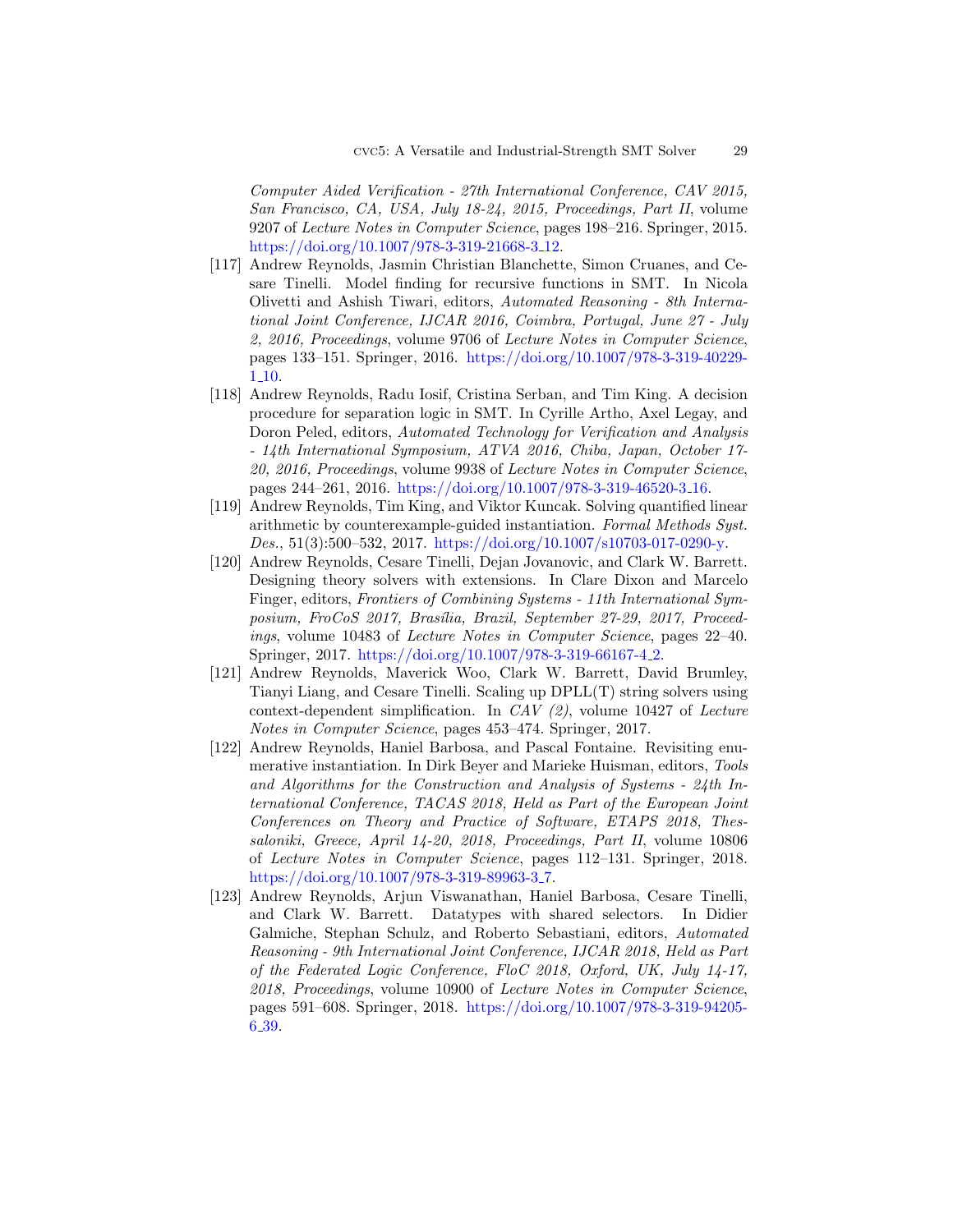- 30 Barbosa et al.
- <span id="page-29-8"></span>[124] Andrew Reynolds, Haniel Barbosa, Andres Nötzli, Clark W. Barrett, and Cesare Tinelli. cvc4sy: Smart and fast term enumeration for syntaxguided synthesis. In Isil Dillig and Serdar Tasiran, editors, Computer Aided Verification - 31st International Conference, CAV 2019, New York City, NY, USA, July 15-18, 2019, Proceedings, Part II, volume 11562 of Lecture Notes in Computer Science, pages 74–83. Springer, 2019. [https://doi.org/10.1007/978-3-030-25543-5](https://doi.org/10.1007/978-3-030-25543-5_5)<sub>-5</sub>.
- <span id="page-29-5"></span>[125] Andrew Reynolds, Andres Nötzli, Clark W. Barrett, and Cesare Tinelli. High-level abstractions for simplifying extended string constraints in SMT. In CAV (2), volume 11562 of Lecture Notes in Computer Science, pages 23–42. Springer, 2019.
- <span id="page-29-1"></span>[126] Andrew Reynolds, Haniel Barbosa, Daniel Larraz, and Cesare Tinelli. Scalable algorithms for abduction via enumerative syntax-guided synthesis. In Nicolas Peltier and Viorica Sofronie-Stokkermans, editors, Automated Reasoning - 10th International Joint Conference, IJCAR 2020, Paris, France, July 1-4, 2020, Proceedings, Part I, volume 12166 of Lecture Notes in Computer Science, pages 141–160. Springer, 2020. [https://doi.org/10.1007/978-3-030-51074-9](https://doi.org/10.1007/978-3-030-51074-9_9)<sub>-9</sub>.
- <span id="page-29-4"></span>[127] Andrew Reynolds, Andres Nötzli, Clark W. Barrett, and Cesare Tinelli. A decision procedure for string to code point conversion. In IJCAR (1), volume 12166 of Lecture Notes in Computer Science, pages 218–237. Springer, 2020.
- <span id="page-29-6"></span>[128] Andrew Reynolds, Andres Nötzli, Clark W. Barrett, and Cesare Tinelli. Reductions for strings and regular expressions revisited. In FMCAD, pages 225–235. IEEE, 2020.
- <span id="page-29-0"></span>[129] Eric Schkufza, Rahul Sharma, and Alex Aiken. Stochastic program optimization. Commun. ACM, 59(2):114–122, 2016. [https://doi.org/10.1145/2863701.](https://doi.org/10.1145/2863701)
- <span id="page-29-2"></span>[130] Hans-Jörg Schurr, Mathias Fleury, Haniel Barbosa, and Pascal Fontaine. Alethe: Towards a generic SMT proof format (extended abstract). In Chantal Keller and Mathias Fleury, editors, Workshop on Proof eXchange for Theorem Proving (PxTP), volume 336 of EPTCS, pages 49– 54, 2021. [https://doi.org/10.4204/EPTCS.336.6.](https://doi.org/10.4204/EPTCS.336.6) URL [https://doi.org/10.](https://doi.org/10.4204/EPTCS.336.6) [4204/EPTCS.336.6.](https://doi.org/10.4204/EPTCS.336.6)
- <span id="page-29-7"></span>[131] Hans-Jörg Schurr, Mathias Fleury, and Martin Desharnais. Reliable reconstruction of fine-grained proofs in a proof assistant. In André Platzer and Geoff Sutcliffe, editors, Proc. Conference on Automated Deduction (CADE), volume 12699 of Lecture Notes in Computer Science, pages 450– 467. Springer, 2021. [https://doi.org/10.1007/978-3-030-79876-5](https://doi.org/10.1007/978-3-030-79876-5_26) 26.
- <span id="page-29-3"></span>[132] Ying Sheng, Yoni Zohar, Christophe Ringeissen, Jane Lange, Pascal Fontaine, and Clark W. Barrett. Politeness for the theory of algebraic datatypes. In Nicolas Peltier and Viorica Sofronie-Stokkermans, editors, Automated Reasoning - 10th International Joint Conference, IJCAR 2020, Paris, France, July 1-4, 2020, Proceedings, Part I, volume 12166 of Lecture Notes in Computer Science, pages 238–255. Springer, 2020. [https://doi.org/10.1007/978-3-030-51074-9](https://doi.org/10.1007/978-3-030-51074-9_14)<sub>-14</sub>.